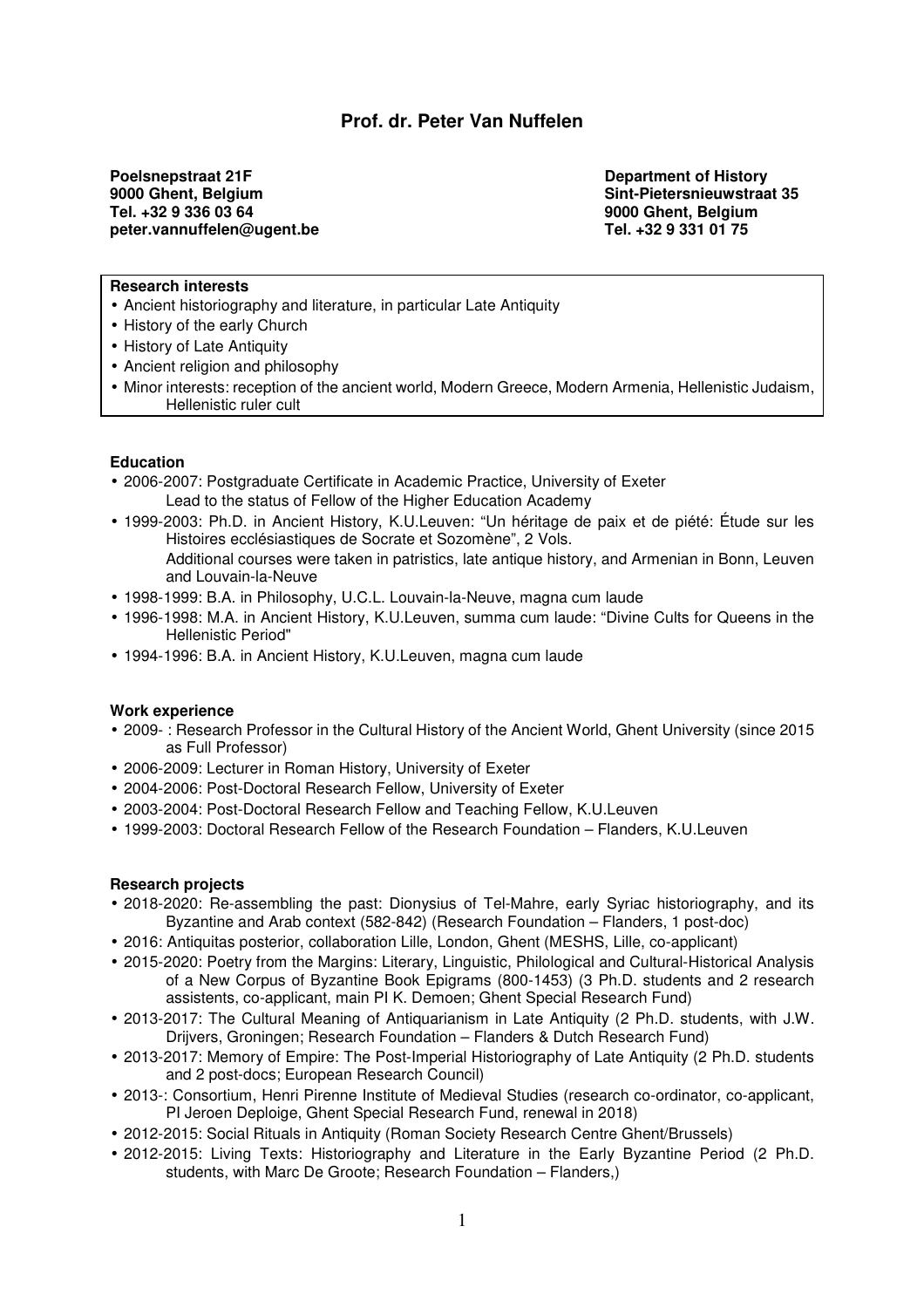- 2010-2013: The Syriac Chronicle of 1234: Introduction, Translation, and Commentary (1 Ph.D. student; Ghent University Research Council)
- 2007-2010: Episcopal Succession in Late Antiquity (2 Ph.D. students, with B. Dehandschutter and J. Leemans; Research Foundation – Flanders)

# **Personal grants and invitations**

- Research Fellow, University of Bamberg, ERC-Starting Grant: The Proceedings of the Ecumenical Councils from Oral Utterance to Manuscript Edition as Evidence for Late Antique Persuasion and Self-Representation Techniques (February-December 2019)
- Directeur d'Études Invité, Section des sciences religieuses, Ecole Pratique des Hautes Etudes, Paris (April 2013)
- Fellow in Residence, Lichtenberg-kolleg, The Göttingen Institute for Advanced Study, Göttingen, sponsored by the Faculty of Theology (October 2012 – July 2013, except for April)
- Research Fellow, University of Heidelberg (July 2012)
- Professeur Invité, University of Angers (8-22 April 2011)
- Boursier of the Fondation Hardt, Geneva (10 May 20 June 2010)
- Visiting Member of the Corpus Christi Classics Centre, Oxford, funded by a Research Foundation Flanders Grant (October 2009 – May 2010).
- Research Professorship, Ghent University (2009-2019)
- Margo Tytus Summer Fellowship, University of Cincinnati (July September 2009)
- Post-doctoral Research and Teaching Fellowship (K.U.Leuven, 2003-2004)
- Scholarship for research and study in Bonn, Dpt of Church History, Faculty of Protestant Theology, Research Foundation - Flanders (2001-2002)
- Doctoral Research Fellowship of the Research Foundation Flanders (1999-2003)
- Erasmus Scholarship for a stay at the Aristotle University Thessaloniki (1997-1998)

## **Prizes and awards**

- 2017-: Korrespondierendes Mitglied des Deutschen Archäologischen Instituts. Kommission für Alte Geschichte und Epigraphik, Munich.
- 2012: Prix Franz Cumont, awarded by the Académie Royale de la Belgique (2012), for Rethinking the Gods (Cambridge University Press, 2011)
- 2011: Laureate of the Royal Flemish Academy of Belgium for Science and the Arts, awarded to best Humanities scholar in Flanders under the age of 40
- 2007: Merit Award of the School of Humanities and Social Sciences, University of Exeter
- 1998: Laureate of the "Second European Competition for Students of Secondary and Higher Education in the European Union", Aristotle University Thessaloniki; Essay title: 'The Death of Antiquity: C. De Chirico, D. Smith, and M. Neri'

## **Organization of workshops and conferences**

- Oikos Research Group Late Antiquity and Byzantine Studies, co-ordinator: 2018- (two meetings per year)
- Humanities 20.0, Ghent, 17 October 2017, co-organiser
- Finding the Present in the Distant Past: The Cultural Meaning of Antiquarianism in Late Antiquity, Ghent, 19-21 May 2016, with J.W. Drijvers
- Compilations and Excerpt Collections of Historiographical Texts, Ghent, December 2015 with M. De **Groote**
- Intercultural Exchange in Late Antique Historiography, Ghent, 16-18 September 2015, with M. Conterno
- Historiography and Space in Late Antiquity, Ghent, 15-17 January 2015
- A New Late Antiquity, Ghent, 5-7 February 2015, with M. Formisano and C. Ando
- Late Antiquity Seminar Ghent/Lille, one yearly session in Ghent, 2013- , with S. Benoist
- Constructing a Roman Identity, Ghent, 29-30 May 2014, with A. Zuiderhoek
- Church and Economy in Late Antiquity, Ghent, 27-28 March 2014, with I. Jacobs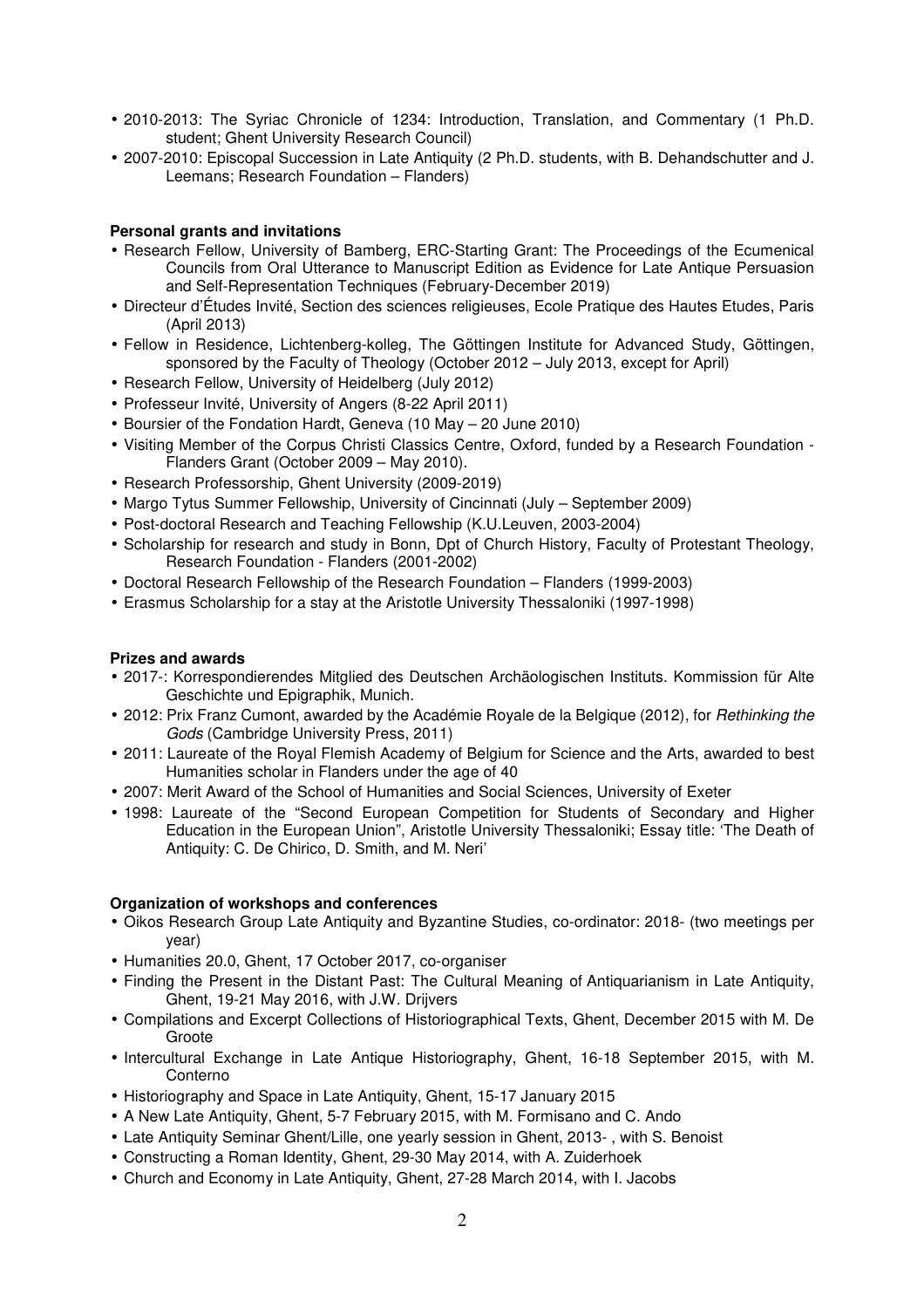- Religion and Education in Late Antiquity, Göttingen, 13-15 June 2013, with L. Van Hoof and P. Gemeinhardt
- Historiographie tardo-antique et la transmission des savoirs, Angers, 31 May 1 June 2012, with P. Blaudeau
- Panel 'Historiography in the Sixth Century', Oxford Patristics Conference, 8-12 August 2011, with P. Blaudeau
- Religion and Competition, Brussels, 9 October 2010, with D. Engels
- Literature and Society in the Fourth Century A.D., Brussels/Ghent, 23-24 September 2010, with L. Van Hoof
- Oud maar niet out: Denken en doen met de Oudheid vandaag, Leuven, 8 May 2010, with L. Van Hoof
- Episcopal Elections in Late Antiquity, Leuven, 26-28 October 2009, with J. Leemans
- Pagan Monotheism, Exeter, 17-20 July 2006, with S. Mitchell

## **Membership of editorial boards**

- 2016 -: Series Ancient Philosophy & Religion (Brill, Leiden): Advisory Board
- 2015-: Series Culture, Religion and Politics in the Greco-Roman World (CRPGRW) (Mohr Siebeck, Tubingen)
- 2015-: Series Corpus Christianorum: Claves (Brepols, Turnhout)
- 2014-: Journal Semitica et Classica (Brepols, Turnhout) (advisory board)
- 2013-: Series Studi di storia antica (Jouvence, Milan)
- 2013-: Series Collectanea Hellenistica (Peeters, Leuven)
- 2012-: Journal Sacris Erudiri (Brepols, Turnhout)
- 2012-: Series Rezeption der Antike (Verlag Antike, Berlin)

## **Membership of professional associations**

- Association Internationale des Etudes Patristiques/International Association for Patristic Studies
- Association pour l'Antiquité tardive
- BABEL, Belgian Association for the Study of Religion
- Collège des alumni de l'Académie royale de la Belgique
- Institut d'Etudes Augustiniennes
- Jonge Academie (Young Academy), Belgium (Flanders), 2013-2018.
- Mommsengesellschaft
- Nederlands Klassiek Verbond
- Société belge des Etudes byzantines

### **Administrative experience**

- 2018-: Board member of OIKOS, the Research School in Classics (Netherlands/Flanders)
- 2012-: Chairman of the Ghent Institute of Classical Studies
- 2007-2008: Exams Officer, University of Exeter
- 2007-2008: Deputy Director of Undergraduate Studies, University of Exeter

### **Varia**

- Host for Prof. Simon Payaslian, Boston University (February-May 2018; funded by the Faculty Research Fund)
- Host for David Tinikashvili, Ilia State University Georgia (2014-2015) (Erasmus Mundus Action 2).

### **Language skills and competences**

- Modern languages:
	- Excellent command: English, Dutch (mother tongue), French, German Good command: Modern Greek Basic command: Italian, Spanish
- Ancient languages: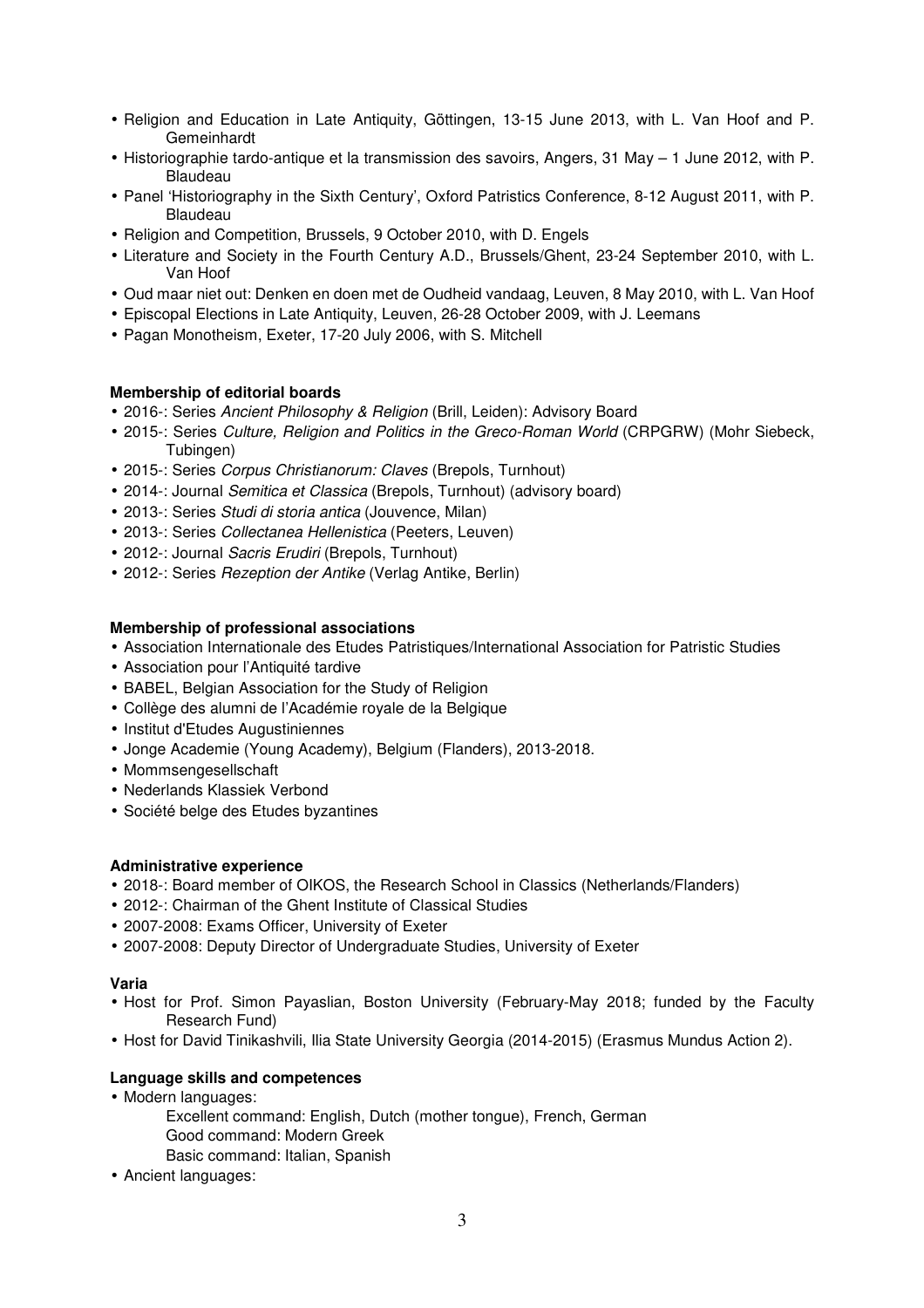Excellent knowledge: Greek and Latin Basic knowledge: Armenian, Syriac

# **Annexes for Peter Van Nuffelen:**

- Annex 1: List of publications
- Annex 2: List of papers presented at conferences and seminars
- Annex 3: List of research supervisions and examinations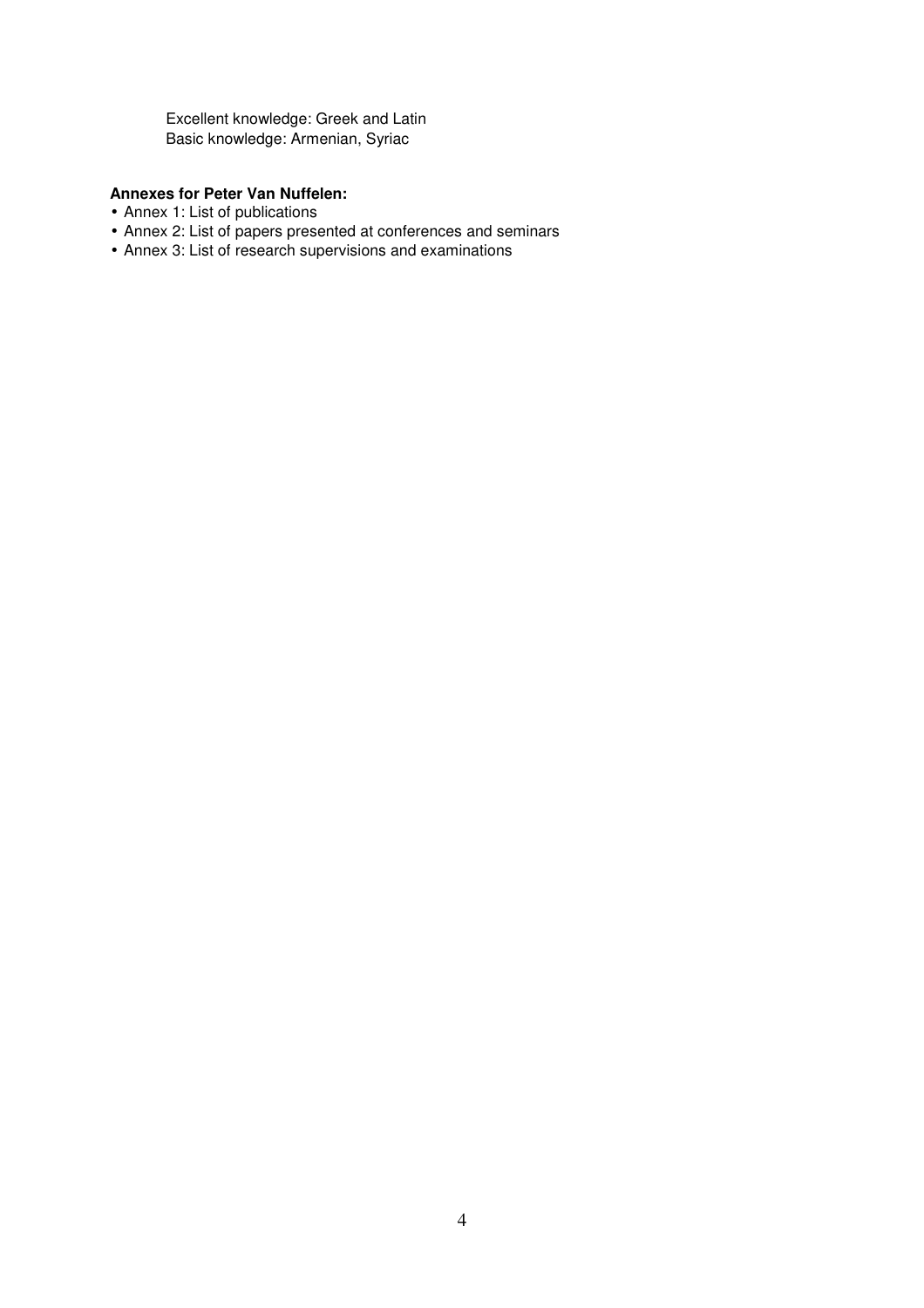## **Annex 1: List of publications**

### **Monographs**

(1) Un héritage de paix et de piété: Étude sur les Histoires ecclésiastiques de Socrate et de Sozomène (Orientalia Lovaniensia Analecta 142), Peeters, Leuven – Parijs – Dudley (Ma.), 2004, LXXX + 580 pp.

**Reviews:** S.G. Hall, Journal of Ecclesiastical History 57, 2006, 558-9; B. Bleckmann, Göttinger Forum für die Altertumswissenschaft 9, 2006, 1097-1103; H. Leppin, Bryn Mawr Classical Review, 2006.12.05; G. Sabbah, Revue d'histoire ecclésiastique 101, 2006, 1120-1123; L. Dînča, Laval théologique et philosophique 63, 2007, 145-147.

(2) Rethinking the Gods: Philosophical Readings of Religion in the Post-Hellenistic Period, Cambridge University Press, Cambridge, 2011, 282 pp.

Awarded the **Prix Franz Cumont** by the Académie royale de la Belgique.

**Reviews**: G. Boys-Stones, in Notre Dame Philosophical Reviews 2012.07.26 ; P. Wakefield, in Choice: Current Reviews for Academic Libraries 50.1, 2012, p. 102 ; R. Hirsch-Luipold, Bryn Mawr Classical Review 2013.02.40 ; F. Brenk, CJ online 2013.06.04 ; J. Dillon, Klio 95, 2013, 242-244.

(3) Orosius and the Rhetoric of History, Oxford University Press, Oxford, 2012, 272 pp. (Paperback edition 2015)

**Reviews**: B. Bleckmann, Sehepunkte 13, 2013 = S. Panagopoulos, Augustinianum 53, 2013, 581-583; D. Rohrbacher, Classical Journal Online 2013.03.11 = 108, 2013, 476-8; R. Brendel, H-Soz-u-Kult, 29.04.2013; R.I. Frank, Choice Current Reviews for Academic Libraries 50, 2013, 1688; O.M. Phelan, Religious Studies Review 39, 2013, 275; C. Hammond, Church Times, 26.7.2013; P. Maraval, Revue d'Histoire ecclésiastique 108, 2013, 1128-1130; R. Flower, Early Medieval Europe 22, 2014, 109-111; V. Leonard, Journal of Ecclesiastical History 65, 2014, 159-160; S. Hannan, Journal of Religion 94, 2014, 111-112; H. Brandt, Historische Zeitschrift 298, 2014, 158; J. Wood, Classical Review 64, 2014, 168-169; S. Kosaka, The Study of the History of European Culture 15, 2014, 155-164 ; M. Kempshall, Journal of Roman Studies 104, 2014, 362-363; M.-P. Arnaud-Lindet, Antiquité tardive 22, 2014, 358-359; G.R. Poe, Church History 84, 2015, 227-228; D.S. Levene, Gnomon 87, 2015, 512-516; S. Squires, The Heythrop Journal 57.1 [2016]: 247-248; H.-W. Goetz, Archiv für Kulturgeschichte 96, 2014, 187-196; C. Grey, Rhetorica 34, 2016, 216-218; D. Meconi, Journal of Theological Studies 67, 2016, 333-334; J.-D. Berger, Revue des Etudes augustiniennes et patristiques 62 (2016), 140-142.

- (4) Penser la tolérance dans l'Antiquité tardive (Collection « Conférences de l'École pratique des hautes études » 294), Editions du Cerf, Paris, 2018.
- (5) L. Van Hoof and P. Van Nuffelen, Jordanes: Romana and Getica (Translated Texts for Historians), Liverpool University Press, Liverpool (under contract).
- (6) L. Van Hoof and P. Van Nuffelen, The Fragmentary Greek Chronicles after Eusebius: Edition, Translation and Commentary, Cambridge, Cambridge University Press (under contract)
- (7) L. Van Hoof and P. Van Nuffelen, The Fragmentary Latin Histories of Late Antiquity (AD 300- 650): Edition, Translation and Commentary, Cambridge, Cambridge University Press (under contract)

### **Edited volumes**

- (1) Faces of Hellenism (Studia Hellenistica 48), Peeters, Leuven, 2009, X-342 p. **Review**: A. Hirt, Bryn Mawr Classical Review 2010.12.22.
- (2) S. Mitchell and P. Van Nuffelen, eds., Monotheism in Late Antiquity Between Christians and Pagans, Peeters, Leuven, 2010.

**Reviews**: J. Heath, Bryn Mawr Classical Review 2011.1.31; J.K. Eller, Anthropological Review Database 16.4.2011; P. Athanassiadi, Catholic Historical Review 98, 2012, 524-8; C. Wells, Arion 19, 2011, 159-172; J.-M. Auwers, Revue d'histoire ecclésiastique 108, 2013, 1348-1349

(3) S. Mitchell and P. Van Nuffelen, eds., One God: Pagan Monotheism in the Roman Empire (1- 4th cent. A.D), Cambridge University Press, Cambridge, 2010.

**Turkish Translation** (Kabalci Yayinevi, 2016)

**Reviews**: T. Morgan, Journal of Theological Studies 62, 2011, 337-339; S. J. Bedard, Studies in Religion/Sciences Religieuses 40, 2011, 252-253; M.R. Salzman, Bryn Mawr Classical Review 2011.08.12; J.P. Kenney, in Journal of Early Christian Studies 19, 2011, 484-5; C. Addey, Journal of Roman Studies 101, 2011, 259-260; R.M. Thorsteinsson, in Classical Review 62, 2012, 271-4; P. Athanassiadi, Catholic Historical Review 98, 2012, 524-8; C. Bonnet, Mnemosyne 65, 2012, 509-513; M. Kahlos, Arctos 45, 2011, 256-7; G.F. Chiai, Historische Zeitschrift 295, 2012, 474- 475.

(4) J. Leemans, P. Van Nuffelen, S. Keough, and C. Nicolaye, eds., *Episcopal Elections in Late* Antiquity (Arbeiten zur Kirchengeschichte 119), Walter de Gruyter, Berlin, 2011.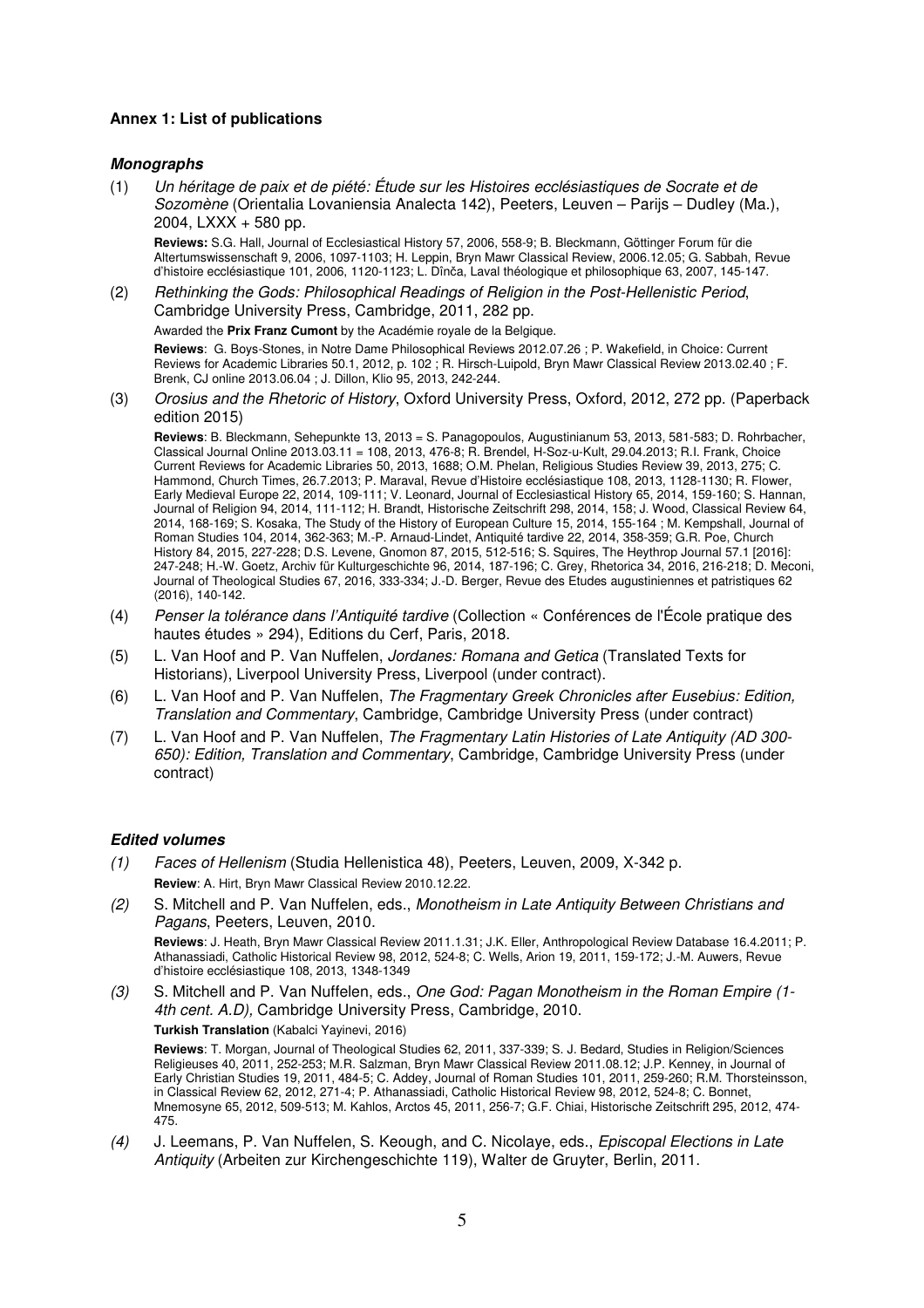**Reviews**: A. Dupont, Tijdschrift voor theologie 52, 2012, 394-5; D. Gwynn, Journal of Ecclesiastical History 64, 2013, 381-3

- (5) L. Van Hoof and P. Van Nuffelen, eds., Oud maar niet out: Denken en doen met de Oudheid vandaag, Peeters, Leuven, 2012, VI + 154 pp. **Reviews**: J. Facq, Prora 17/3, 2012, 19; P. De Rynck, De Morgen 29/9/2012; J. Lendering, NRC 18/1/2013, boekenbijlage p. 8-9 = https://mainzerbeobachter.com/2016/07/26/het-belang-van-de-klassieken/.
- (6) Studies on the Melitian Schism in Egypt (AD 306-335): Collected studies by Hans Hauben (Variorum Reprints), Ashgate, Aldershot, 2012. **Reviews**: D. Gwynn, Journal of Theological Studies 64, 2013; M. Choat, Bryn Mawr Classical Review 2013.12.28; T.
- Baumeister, Zeitschrift für antikes Christentum 17, 2013, 599-601. (7) D. Engels and P. Van Nuffelen, eds., Competition and Religion in Antiquity (Collection Latomus
- 343), Brussels, 2014. **Reviews**: A. Gillmeister, Bryn Mawr Classical Review 2015.03.03; M. DiLuzio, CJ-Online ~ 2015.06.02; J. Albrecht, H-

Soz-Kult 29.6.2015: R. Santoro, Bolletino di studi latini 45, 2015, 803-805; T. Morgan, Classical Review 66, 2016; M. Ziegler, Anzeiger für die Altertumswissenschaft, 68, 38-41; J. Carleton Paget, Journal of Ecclesiastical History 67, 2016, 846-848.

(8) L. Van Hoof and P. Van Nuffelen, eds., Literature and Society in the Fourth Century A.D.: Performing Paideia, Constructing the Present, Presenting the Self (Mnemosyne Supplements 373), Brill, Leiden, 2014.

**Reviews**: R. Brendel, H-Soz-Kult 29.6.2015; R. Flower, Bryn Mawr Classical Review 2015.10.25; R. Penella, Sehepunkte 1 (2016); S. Ruprecht, Plekos 18, 2016, 25-30; J. Stenger, Anzeiger für die Altertumswissenschaft 68, 2016, 107-113; D. Woods, Classical Review 67, 2017

- (9) P. Blaudeau and P. Van Nuffelen, eds., Historiographie tardo-antique et transmission des savoirs (Millennium-Studien 55), Walter de Gruyter, Berlin, 2015. **Reviews**: R. Brendel, H-Soz-Kult 14.9.2015; F. Paschoud, Histos 9, 2015, clxvi–clxxii; L. Mecella, Sehepunkte 2 (2016); D. Brodka, Zeitschrift für antikes Christentum 20, 2016, 572-577; D. DeVore, Bryn Mawr Classical Review 2018.03.09
- (10) P. Gemeinhardt, L. Van Hoof, and P. Van Nuffelen, eds., Education and Religion in Late Ancient Christianity: Reflections, Social Contexts, and Genres, Routledge, Abingdon and New York, 2016.

**Reviews**: R. Penella, Sehepunkte 17, 2017, nr 6; N. Carlig, Bryn Mawr Classical Review 2017.07.12.

- (11) E. Delacenserie, P. Van Nuffelen, Excerpta constantiniana. Special section of Byzantinoslavica 75, 2017, 199-324 (with Introduction pp. 199-202)
- (12) P. Van Nuffelen, E. Delacenserie, P. Manafis, Techniques of compilation in late ancient and medieval historiography, Special section of Sacris Erudiri 56, 2017, 393-488 (with Introduction pp. 393-394)
- (13) J.W. Drijvers, L. Focanti, R. Praet, P. Van Nuffelen, Antiquarianism in Late Antiquity, Special issue of Revue belge d'histoire et de philologie 96, 2018
- (14) L. Van Hoof and P. Van Nuffelen, eds., Clavis Historicorum Antiquitatis Posterioris, Brepols, Turnhout, 2018.

## **Databases**

(15) L. Van Hoof and P. Van Nuffelen, eds., Clavis Historicorum Tardae Antiquitatis: http://www.lateantique-historiography.ugent.be/

### **Published articles and book chapters**

- (1) Le culte des souverains hellénistiques, le gui de la religion grecque, Ancient Society 29 (1998- 1999), 175-189.
- (2) Les lettres festales d'Athanase d'Alexandrie: Les "erreurs" chronologiques de l'index syriaque, Revue des Études augustiniennes 47 (2001), 85-95.
- (3) Un culte royal municipal de Séleucie du Tigre à l'époque séleucide, Epigraphica Anatolica 33 (2001), 85-87.
- (4) Deux fausses lettres de Julien l'Apostat (La lettre aux Juifs, Ep. 51 [Wright], et la lettre à Arsacius, Ep. 84 [Bidez]), Vigiliae Christianae 55 (2001), 131-150.
- (5) La tête de l'"histoire acéphale", Klio 84 (2002), 125-140.
- (6) Zur Rezeption des Kaiserkultes in der Spätantike, Ancient Society 32 (2002), 263-282.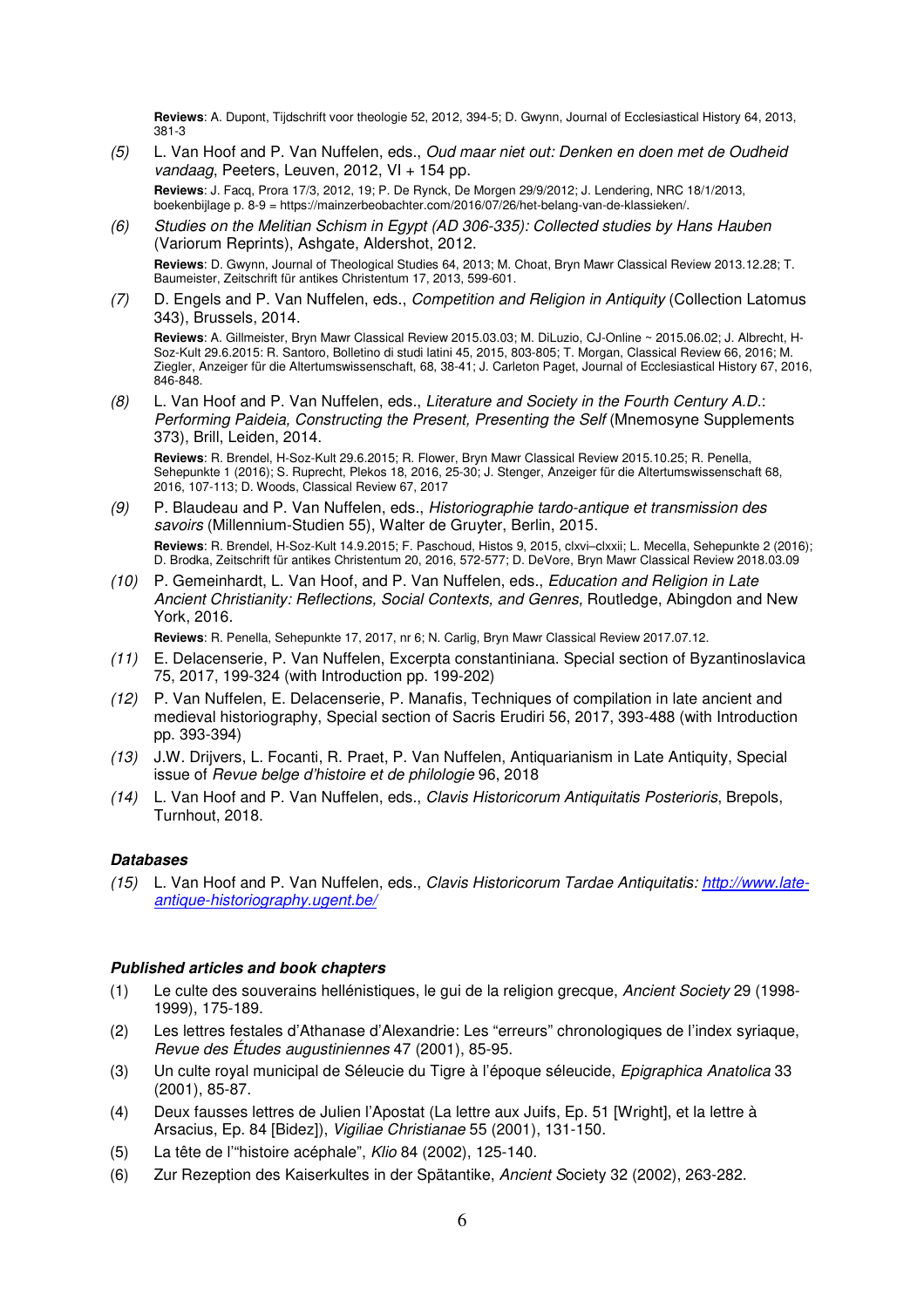- (7) Gélase de Césarée, un compilateur du cinquième siècle, Byzantinische Zeitschrift 95 (2002), 621-640.
- (8) Dürre Wahrheiten: Zwei Quellen des Berichts von Socrates Scholasticus über die Versorgungskrise in Antiochien 362/3, Philologus 147 (2003), 352-356.
- (9) Socrate le Scholastique et les chroniques, Jahrbuch der Österreichischen Byzantinistik 54 (2004), 53-75.
- (10) The Unstained Rule of Theodosius II: A Late Antique Panegyrical Topos and Moral Concern, in T. Van Houdt e.a., eds., *Imago Virtutis* (Collection des Études classiques), Peeters, Leuven, 2004, 229-256.
- (11) Le culte royal de l'empire des Séleucides: Une réinterprétation, Historia 53 (2004), 278-301.
- (12) Sozomenus und Olympiodorus, oder wie man Profangeschichte lesen soll, Jahrbuch für Antike und Christentum 47 (2004), 81-97.
- (13) Two Fragments from the Apology for Origen in the Church History of Socrates Scholasticus, Journal of Theological Studies 56 (2005), 103-114.
- (14) Three Historical Problems in Athanasius' Apologia Secunda, Sacris Erudiri 44 (2005), 93-115.
- (15) Le plus beau vêtement pour un empereur: L'amour des pauvres et panégyrique dans l'Antiquité tardive, in P.-G. Delage, ed., Les pères de l'Église et la voix des pauvres, Association Caritas Patrum, La Rochelle, 2006, 163-183.
- (16) Earthquakes in A.D. 363-368 and the Date of Libanius, Oratio 18, Classical Quarterly 56 (2006), 657-661.
- (17) Sozomen's Chapter on the Finding of the True Cross (HE 2.1) and His Historical Method, in F. Young e.a., eds., Studia Patristica 42, Peeters, Leuven, 2006, 265-271.
- (18) The Career of Cyril of Jerusalem: A Re-Assessment, Journal of Theological Studies 58 (2007), 134-146.
- (19) The Late Antique State and "Mirror Rituals": Procopius of Caesarea on Riots, in D. Brodka e.a., eds., Continuity and Change: Late Antique Historiography between Order and Disorder (Electrum 13), Jagiellonian University, Cracow, 2007, 61-72.
- (20) Words of Truth: Mystical Silence as a Philosophical and Rhetorical Tool in Plutarch, in Hermathena 182 (2007), 9-39.
- (21) Chronica: Pagan Monotheism in the Roman Empire, Adamantius 13 (2007), 653-654.
- (22) Arius, Athanase et les autres: Enjeux juridiques et politiques du retour d'exil, in P. Blaudeau and F. Prévot, eds., Exil et relégation, les tribulations du sage et du saint dans l'Antiquité romaine et chrétienne (IIe avt-VIe s. ap. J.-C.), De Boccard, Paris, 2008, 147-175.
- (23) The Name Game: Hellenistic Historians and Royal Epithets, in P. Van Nuffelen, ed., Faces of Hellenism, Peeters, Leuven, 2009, 93-111.
- (24) Introduction, in P. Van Nuffelen, ed., Faces of Hellenism, Peeters, Leuven, 2009, 1-13.
- (25) S. Mitchell and P. Van Nuffelen, Introduction, in S. Mitchell and P. Van Nuffelen, eds., Monotheism in Late Antiquity Between Christians and Pagans, Peeters, Leuven, 2010, 1-13.
- (26) Episcopal Succession in Sixth Century Sicily, in D. Engels, ed., Zwischen Ideal und Wirklichkeit: Herrschaft auf Sizilien von der Antike bis zur Frühen Neuzeit, Franz Steiner Verlag, Stuttgart, 2010, 175-190.
- (27) Le schisme chrysostomien à Constantinople: Commémoration et oubli, in P. Delage, ed., Dessiner la communion, Association Caritas Patrum, La Rochelle, 2010, 109-122.
- (28) Pagan Monotheism as a Religious Phenomenon, in P. Van Nuffelen and S. Mitchell, eds., One God: Pagan Monotheism in the Roman Empire (1-4th cent. A.D.), Cambridge University Press, Cambridge, 2010, 16-33.
- (29) S. Mitchell and P. Van Nuffelen, Introduction, in S. Mitchell and P. Van Nuffelen, eds., Pagan Monotheism in the Roman Empire (1-4th cent. A.D.), Cambridge University Press, Cambridge, 2010, 1-15.
- (30) Theology vs. Genre? Tradition as Universal Historiography in Late Antiquity, in P. Lidell and A. Fear, eds., Universal Historiography in Antiquity and Beyond, Duckworth, London, 2010, 190- 212.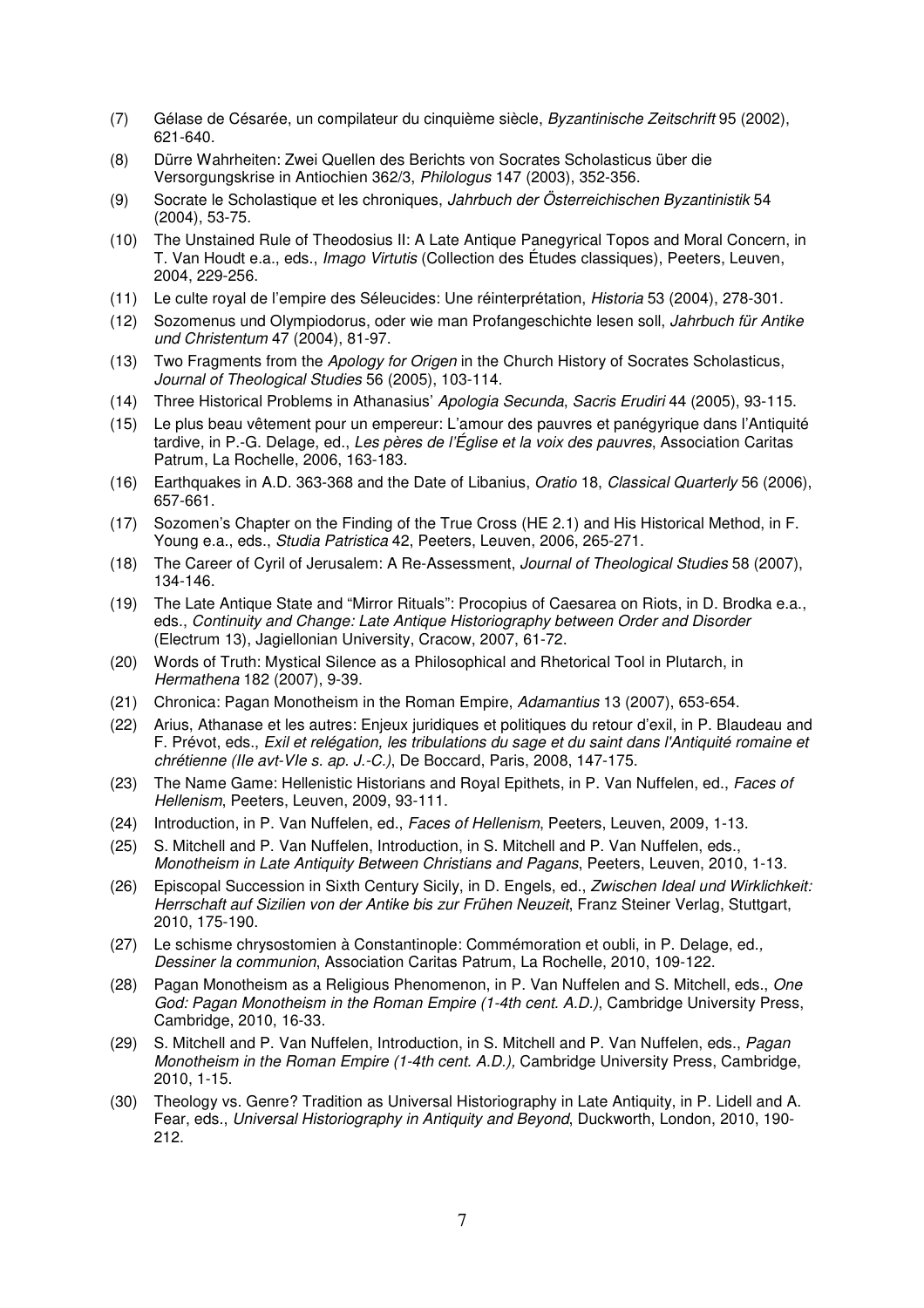- (31) Beyond Bureaucracy: Ritual Mediation in Late Antiquity, in M. Kitts, B. Schneidmüller, G. Schwedler, E. Tounta, H. Kulke, and U. Skoda, eds., State, Power, and Violence, Olms, Hildesheim, 2010, 231-246.
- (32) Varro's Divine Antiquities: Roman Religion as an Image of Truth, Classical Philology 105 (2010), 162-188.
- (33) Episcopal Succession in Constantinople (381-450 C.E.): The Local Dynamics of Power, Journal of Early Christian Studies 18 (2010), 425-451.
- (34) Isolement et apocalypse: Philostorge et les eunomiens sous Théodose II, in D. Meyer, ed., Philostorge et l'historiographie de l'Antiquité tardive, Franz Steiner Verlag, Stuttgart, 2011, 315- 336.
- (35) Eusebius of Caesarea and the Concept of Paganism, in L. Lavan and M. Mulryan, eds., The Archaeology of Late Antique 'Paganism', Brill, Leiden, 2011, 89-109.
- (36) Social Ethics and Moral Discourse in Late Antiquity, in B. Matz, J. Leemans, and J. Verstraeten, eds., Reading Patristic Texts on Social Ethics: Issues and Challenges for 21st-Century Christian Social Thought, Catholic University of America Press, Washington, 2011, 45-63.
- (37) The Rhetoric of Rules and the Rule of Consensus, in J. Leemans, P. Van Nuffelen, S. Keough, and C. Nicolaye, eds., *Episcopal Succesion in Late Antiquity*, Walter de Gruyter, Berlin, 2011, 243-258.
- (38) P. Van Nuffelen and J. Leemans, Episcopal Elections in Late Antiquity: Structures and Perspectives, in J. Leemans, P. Van Nuffelen, S. Keough, and C. Nicolaye, eds., Episcopal Succesion in Late Antiquity, Walter de Gruyter, Berlin, 2011, 1-19.
- (39) L. Van Hoof and P. Van Nuffelen, Pseudo-Themistius, Pros Basilea: A False Attribution, Byzantion 81 (2011), 412-423.
- (40) L. Van Hoof and P. Van Nuffelen, Monarchy and Mass Communication: Antioch 362/3 Revisited, Journal of Roman Studies 101 (2011), 166-184.
- (41) Playing the Ritual Game in Constantinople under the Theodosian Dynasty, in L. Grig and G. Kelly, eds., Two Romes: From Rome to Constantinople, Oxford University Press, Oxford, 2012, 183-200.
- (42) Pluralisme, tolerantie en de liberale staat: Twijfelen met Augustinus, in L. Van Hoof and P. Van Nuffelen (edd.), Oud maar niet out: Denken en doen met de Oudheid vandaag, Peeters, Leuven, 2012, 107-119.
- (43) L. Van Hoof and P. Van Nuffelen, Van polis tot politiek: De Oudheid gisteren, vandaag en morgen, in L. Van Hoof and P. Van Nuffelen (edd.), Oud maar niet out: Denken en doen met de Oudheid vandaag, Peeters, Leuven, 2012, 1-10.
- (44) John of Antioch, Inflated and Deflated: Or How (Not) to Collect Fragments of Early Byzantine Historians, Byzantion 82 (2012), 437-450.
- (45) Beyond Categorisation: "Pagan Monotheism" and the Study of Ancient Religion, Common Knowledge 18 (2012), 451-463.
- (46) Introduction. The Melitian Schism: Development, Sources and Interpretation, in P. Van Nuffelen, ed., Hans Hauben: The Melitian Schism, Ashgate, Aldershot, 2012, xi-xxxvi.
- (47) P. Van Nuffelen and L. Van Hoof, Posidonius and the Golden Age: A Note on Seneca, Epistulae morales 90, Latomus 72 (2013), 186-195.
- (48) Palladius and the Johannite Schism, Journal of Ecclesiastical History 64 (2013), 1-19.
- (49) L. Van Hoof and P. Van Nuffelen, 'No Stories for Old Men': Damophilus of Bithynia and Plutarch in Julian's Misopogon, in A. Quiroja Puertas, ed., The Purpose of Rhetoric in Late Antiquity: From Performance to Exegesis (Studies and Texts in Antiquity and Christianity 72), Mohr Siebeck, Tübingen, 2013, 209-222.
- (50) The Life of Constantine: The Image of an Image, in A. Johnson and J. Schott, eds., Eusebius of Caesarea: Traditions and Innovations, Center for Hellenic Studies, Washington, 2013, 133-149.
- (51) Olympiodorus of Thebes and Eastern triumphalism, in C. Kelly, ed., Theodosius II and His Age, Cambridge, Cambridge University Press, Cambridge, 2013, 130-152.
- (52) Sind die Makedonen Griechen? Über Nationalismus und Forschungsgeschichte, in M. Lindner, ed., Rezeption der Antike 2012 n. Chr., Verlag Antike, Frankfurt, 2013, 89-106.
- (53) Theophilus against John Chrysostom: The Fragments of a Lost Liber and John's Deposition, Adamantius 19 (2013), 139-155.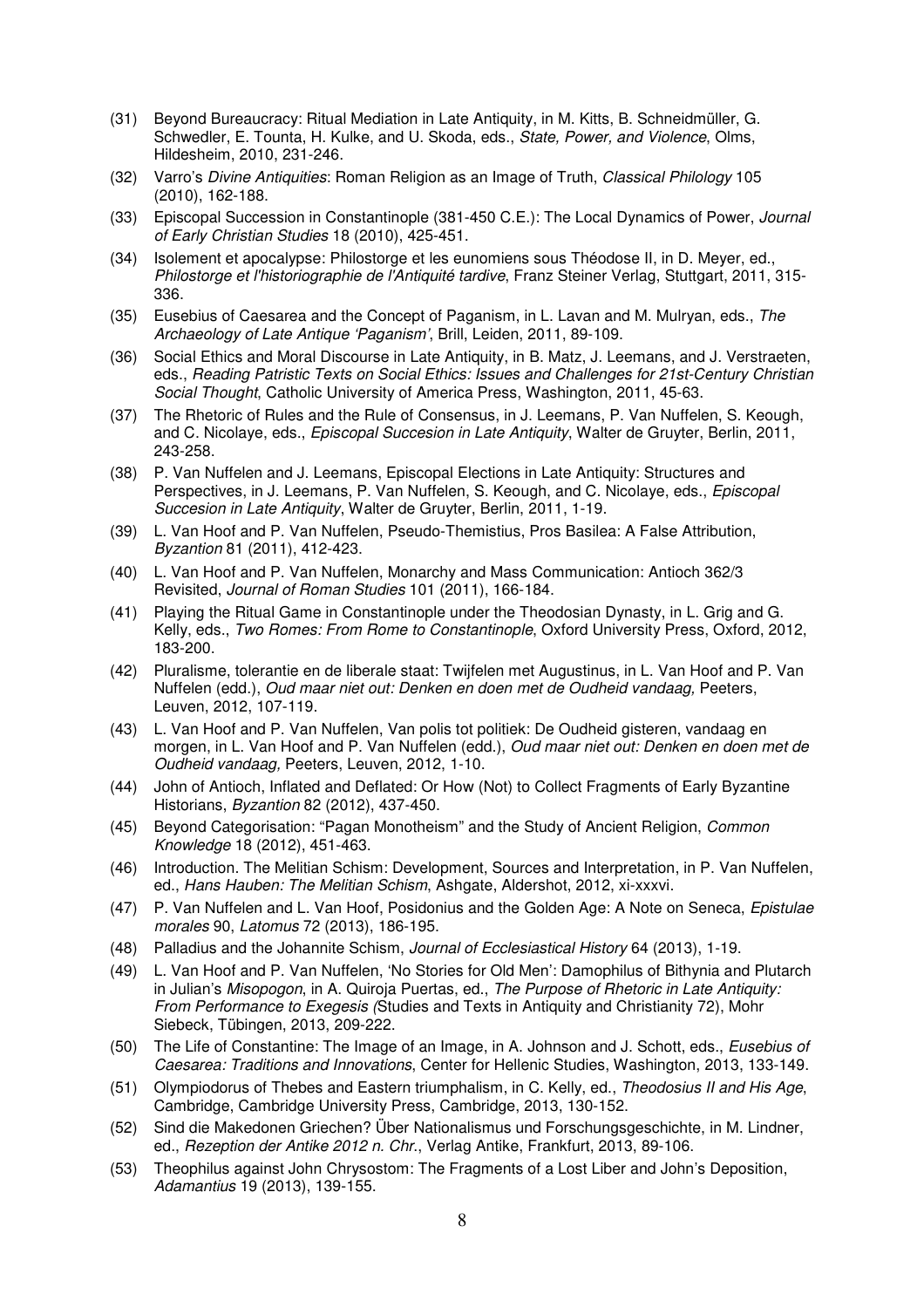- (54) P. Van Nuffelen and A. Hilkens, Recruitment and Conflict in Sixth-Century Antioch: A Micro-Study of Select Letters VI.1.5 of Severus of Antioch, Zeitschrift für antikes Christentum 17 (2013), 560-575.
- (55) The End of Open Competition? Religious Disputations in Late Antiquity, in D. Engels and P. Van Nuffelen, eds., Competition and Religion in Antiquity (Collection Latomus 343), Société Latomus, Brussels, 2014, 148-171.
- (56) D. Engels and P. Van Nuffelen, Religion and Competition in Antiquity: An Introduction, in D. Engels and P. Van Nuffelen, eds., Competition and Religion in Antiquity, Société Latomus, Brussels, 2014, 7-42.
- (57) Galen, Divination, and the Status of Medicine, Classical Quarterly 64 (2014), 337-352.
- (58) Conclusions, in P.-G. Delage ed., Les Pères de l'Eglise et le pouvoir, Association Caritas Patrum, La Rochelle, 2014, 321-327.
- (59) Not the Last Pagan: Libanius between Elite Rhetoric and Religion, in L. Van Hoof, ed., Libanius: A Critical Introduction, Cambridge University Press, Cambridge, 2014, 293-314.
- (60) A War of Words. Sermons and Social Status in Constantinople under the Theodosian Dynasty, in L. Van Hoof and P. Van Nuffelen, eds., Literature and Society in the Fourth Century A.D. (Mnemosyne Supplements 373), Brill, Leiden, 2014, 201-217.
- (61) L. Van Hoof and P. Van Nuffelen, The Social Role and Place of Literature in the Fourth Century A.D., in L. Van Hoof and P. Van Nuffelen, eds., Literature and Society in the Fourth Century A.D. (Mnemosyne Supplements 373), Brill, Leiden, 2014, 1-14.
- (62) Historiography as a Cultural Practice, in P. Blaudeau and P. Van Nuffelen, eds., Historiographie tardo-antique et transmission des savoirs (Millennium-Studien 55), Walter de Gruyter, Berlin, 2015, 11-20.
- (63) Not Much Happened. 410 and All That (Review article), Journal of Roman Studies 105 (2015), 322-329.
- (64) Review-Discussion: Greek secular historians in late Antiquity, Histos 9 (2015),ix-xv. http://research.ncl.ac.uk/histos/documents/2015RD02vanNuffelenonBleckmann.pdf
- (65) On Moral Ends: Orosius and the Circle of Life in History, in D. Engels (Hg.), Von Platon bis Fukuyama. Biologistische und zyklische Konzepte in der Geschichtsphilosophie der Antike und des Abendlandes (Collection Latomus 349), Brussels, 2015, 123-135.
- (66) How Shall We Plead? The Conference of Carthage (411) on Styles of Argument, in P. Gemeinhardt, L. Van Hoof, and P. Van Nuffelen, eds., Education and Religion in Late Antiquity: Reflections, Social Contexts, and Genres, Ashgate, Aldershot, 2016, 145-158.
- (67) P. Gemeinhardt, L. Van Hoof, P. Van Nuffelen, Education and Religion. An Introduction, in P. Gemeinhardt, L. Van Hoof, and P. Van Nuffelen, eds., Education and Religion in Late Antiquity: Reflections, Social Contexts, and Genres, Ashgate, Aldershot, 2016, 1-9.
- (68) Narratives of Continuity and Discontinuity, in E. Eidinow, J. Kindt, R. Osborne, eds., Theologies of Ancient Greek Religion (Cambridge Classical Studies), Cambridge University Press, Cambridge, 2016, 339-357.
- (69) L. Van Hoof, P. Manafis, P. Van Nuffelen, Hesychius of Jerusalem, Ecclesiastical history (CPG 6582), in Greek, Roman and Byzantine Studies 56 (2016) 504–527
- (70) There's Always the Sun: Metaphysics and Antiquarianism in Macrobius, in Nicola Hömke, Gian Franco Chiai, Antonia Jenik (Hgg.): Bilder von dem Einen Gott. Die Rhetorik des Bildes in monotheistischen Gottesdarstellungen der Spätantike, Philologus Supplemente 6, De Gruyter: Berlin and New York 2016, 127-143.
- (71) Waar zijn de goden naartoe? Over monotheïsme, henotheïsme en andere theïsmen in de Grieks-Romeinse wereld, Tetradio 25 (2016), 103-121.
- (72) L. Van Hoof, P. Manafis, P. Van Nuffelen, Philo of Carpasia, Ecclesiastical history, in Revue d'Histoire ecclésiastique 112 (2017), 35-52.
- (73) L. Van Hoof and P. Van Nuffelen, The Historiography of Crisis: Jordanes, Cassiodorus and Justinian in mid sixth-century Constantinople, Journal of Roman Studies 107 (2017), 275-300.
- (74) De Migratione Abrahami als eine Exilschrift, in M. Niehoff, ed., Philo von Alexandrien. Abrahams Aufbruch (SAPERE), Mohr Siebeck, Tübingen, 2017, 203-218.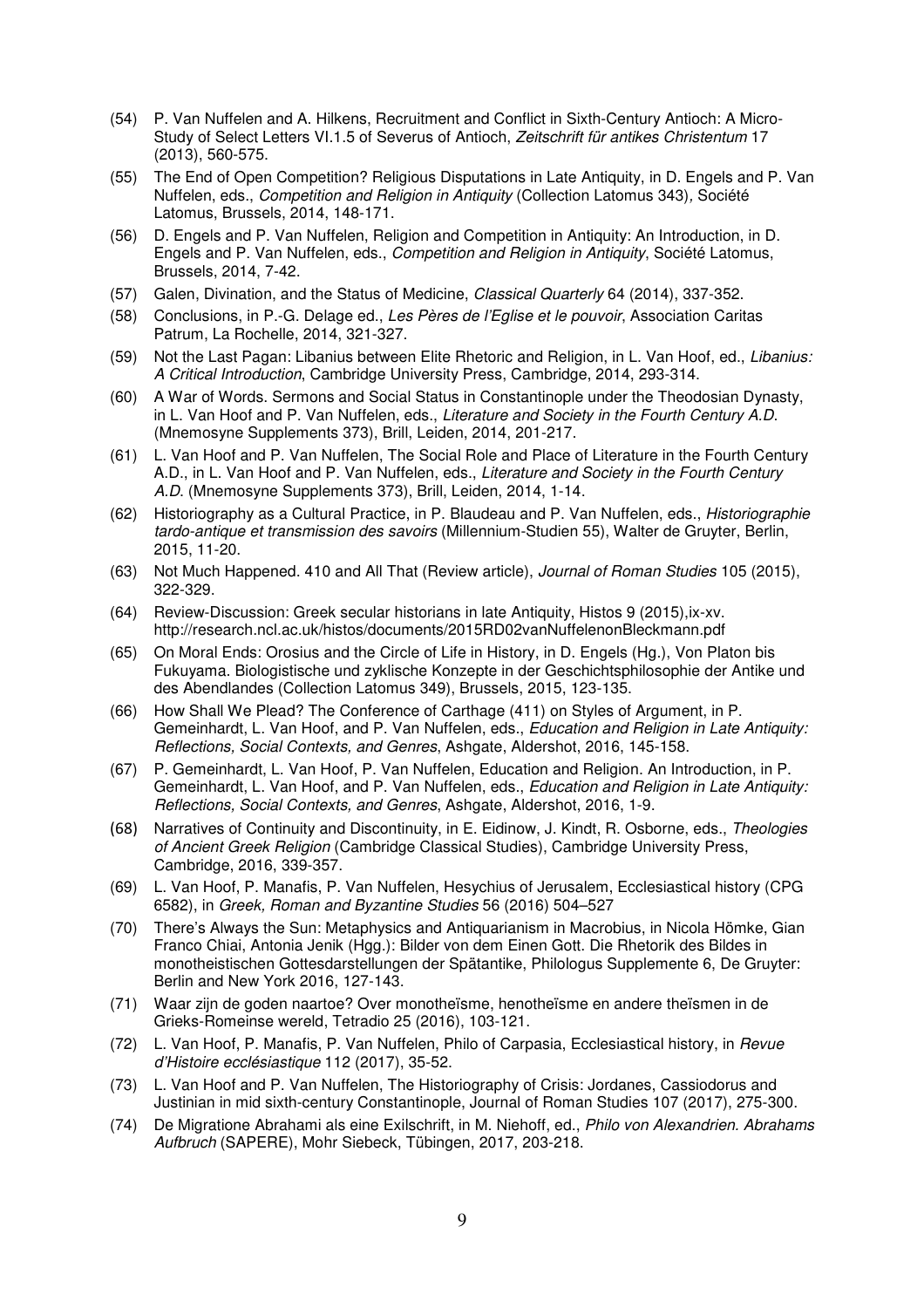- (75) Prepared for All Occasions: The Trophies of Damascus and the Bonwetsch Dialogue, in A. Cameron and N. Gaul, eds., Dialogues and Debates from Late Antiquity to Late Byzantium, Routledge, London, 2017, 65-76.
- (76) Malalas and the chronographic tradition, in L. Carrara, M. Meier, C. Radtki, eds., Die Weltchronik des Johannes Malalas – Quellenfragen, Stuttgart: Franz Steiner Verlag, 2017, 261- 272
- (77) The Highs and Lows of Biography, in B. Bleckmann and H. Brandt, eds., Historia Augusta Colloquium Dusseldorpiense, Edipuglia, Bari, 2017, 175-187.
- (78) The poetics of Christian history in Late Antiquity, in Studia Patristica 92, 2017, 227-246.
- (79) The wor(l)ds of Procopius, in C. Lillington-Martin and E. Turqoise, eds., Procopius of Caesarea: Literary and Historical Interpretations, Routledge, London, 2018, 40-55
- (80) "A wise madness". A virtue-based model for crowd behaviour in Late Antiquity. in C. De Wet and W. Mayer, eds., Reconceiving Religious Conflict: New Views from the Formative Centuries of Christianity, London, Routledge, 2018, 234-258.
- (81) Ecclesiastical Historiography, in E. Watts and S. McGill, eds., A Companion to Late Antique Literature, Blackwell, Malden, Ma., 2018, 161-175.

## **Forthcoming articles and book chapters**

- (1) The Many and the One: Communities and Ecclesiastical Histories in the Age of Theodosius II In V. Wieser, W. Pohl, H. Reimitz, eds., Historiographies of Identity I: Historiographies as Reflection about Community: Ancient and Christian Models, Turnhout: Brepols, 15 pp.
- (2) Conflict, Debate and Authority in the History of Dionysius of Tell-Mahre, in B. Roggema and Y. Papadogiannakis, eds., Patterns of Argumentation in Late Antique and Early Islamic Disputations.
- (3) Christian Responses to Julian, in H.-U. Wiemer and S. Rebenich, eds., Brill's Companion to Julian, Brill, Leiden, 2018.
- (4) Religious Violence in Late Antiquity, in L. Fibinger, G. G. Fagan, and M. Hudson, eds., The Cambridge World History of Violence. Volume 1, Cambridge University Press, Cambridge, target date 2018.
- (5) Considérations sur l'anonyme homéen, in E. Amato, ed., Les historiens grecs à l'état fragmentaire dans l'Antiquité tardive, Rennes: Presses universitaires de Rennes.
- (6) Boundless ambition or a friendship that went wrong? Narrating the conflict between John Chrysostom and Severian of Gabala, in J. Leemans, J. Segers (eds.), Severian of Gabala
- (7) Coercion in Late Antiquity: a brief intellectual history, in J. Dijkstra and C. Raschle, eds., Religious violence in Late Antiquity, Oxford: Oxford University Press
- (8) The Procopian shift. Panegyric, epic, and late ancient Greek historiography, in L. Van Hoof and M. Conterno, eds., Rhetoric and Historiography in Late Antiquity
- (9) Beside the rim of the Ocean. The edges of the world in fifth and sixth century historiography, in P. Van Nuffelen, ed., Space and Historiography in Late Antiquity
- (10) Introduction, in P. Van Nuffelen, ed., Space and Historiography in Late Antiquity
- (11) P. Van Nuffelen and L. Van Hoof, Clavis historicorum antiquitatis posterioris (300-800) Introduction, in Id. Clavis historicorum antiquitatis posterioris. Turnhout, Brepols, 2018

### **Entries in encyclopaedia**

- (1) Hesychius of Miletus, in R.G. Dunphy, ed., Encyclopaedia of the Medieval Chronicle, Brill, Leiden, 2010, 782-783.
- (2) Socrates Scholasticus, in R.G. Dunphy, ed., Encyclopaedia of the Medieval Chronicle, Brill, Leiden, 2010, 1376-1377.
- (3) Theodoret of Cyr, in R.G. Dunphy, ed., Encyclopaedia of the Medieval Chronicle, Brill, Leiden, 2010, 1418-1419.
- (4) Sozomen, in R.G. Dunphy, ed., Encyclopaedia of the Medieval Chronicle, Brill, Leiden, 2010, 1379.
- (5) Gelasius of Caesarea, in R.G. Dunphy, ed., Encyclopaedia of the Medieval Chronicle, Brill, Leiden, 2010, 665-666.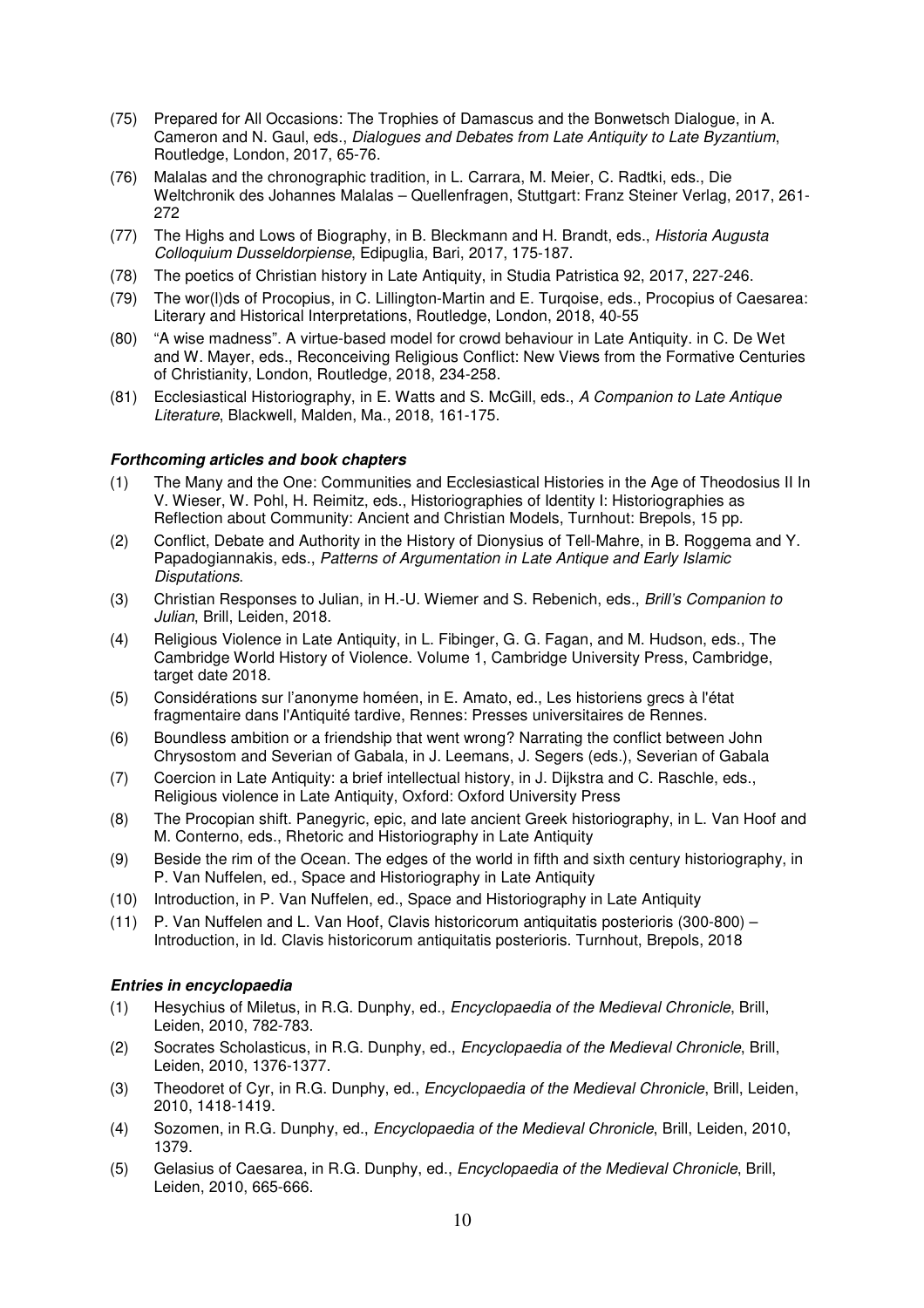- (6) Orosius (2011), in Patropedia (www.lucepedia.nl).
- (7) Cyril of Jerusalem, in H.-J. Klauck e.a., eds., The Encyclopedia of the Bible and its Reception. Volume V, Walter de Gruyter, Berlin, 2012, 1219-1222.
- (8) God. III: Greco-Roman Antiquity, in H.-J. Klauck e.a., eds., The Encyclopedia of the Bible and its Reception. Volume X, Walter de Gruyter, Berlin, 2015, 389-392.
- (9) Goddess. II: Greco-Roman Antiquity, in H.-J. Klauck e.a., eds., The Encyclopedia of the Bible and its Reception. Volume X, Walter de Gruyter, Berlin, 2015, 484-486.
- (10) Orosius, in E. Orlin, ed., The Routledge Encyclopedia of Ancient Mediterranean Religions, Routledge, New York, 2016, 678.
- (11) Historiography, Greek and Latin, in O. Nicholson, ed. (2018), The Oxford Dictionary of Late Antiquity, 2 Vols., Oxford: Oxford University Press, 729-730.
- (12) Gelasius of Caesarea, in O. Nicholson, ed. (2018), The Oxford Dictionary of Late Antiquity, 2 Vols., Oxford: Oxford University Press, 649.
- (13) Theodore Lector, in O. Nicholson, ed. (2018), The Oxford Dictionary of Late Antiquity, 2 Vols., Oxford: Oxford University Press, 1477.
- (14) Philip of Side, in O. Nicholson, ed. (2018), The Oxford Dictionary of Late Antiquity, 2 Vols., Oxford: Oxford University Press, 1184.
- (15) Philostorgius, in O. Nicholson, ed. (2018), The Oxford Dictionary of Late Antiquity, 2 Vols., Oxford: Oxford University Press, 1187.
- (16) Socrates, in O. Nicholson, ed. (2018), The Oxford Dictionary of Late Antiquity, 2 Vols., Oxford: Oxford University Press, 1399.
- (17) Sozomen, in O. Nicholson, ed. (2018), The Oxford Dictionary of Late Antiquity, 2 Vols., Oxford: Oxford University Press, 1406.
- (18) Macarius of Magnesia, in O. Nicholson, ed. (2018), The Oxford Dictionary of Late Antiquity, 2 Vols., Oxford: Oxford University Press, 932.
- (19) Zosimus, submitted to Brill Encyclopedia of Early Christianity, Brill, Leiden.
- (20) Monotheism, in H.-J. Klauck e.a., eds., The Encyclopedia of the Bible and its Reception. Volume X, Walter de Gruyter, Berlin, 000, 000
- (21) Toleranz/Intoleranz, Reallexikon für Antike und Christentum (under contract)

### **Book reviews**

- (1) R. Detrez, Macedonië: Een land in de wachtkamer, 2002, in Tetradio 11 (2002), 233-241.
- (2) A. Pérez Jiménez and G. Cruz Andreotti, eds., La verdad tamizada: Cronistas, reporteros e historiadores ante su público, 2001, in Bryn Mawr Classical Review 28.1.2004.
- (3) M. Narcy and E. Rebillard, eds., Hellénisme et christianisme, 2004, in Bryn Mawr Classical Review 14.12.2004.
- (4) P. Maraval, Socrate de Constantinople: Histoire ecclésiastique. Livre 1, in Jahrbuch der Österreichischen Byzantinistik 55 (2005), 278-279.
- (5) T.P. Wiseman, The Myths of Rome, 2004, in Tijdschrift voor Geschiedenis 118 (2005), 594-596.
- (6) J. Ma, Antiochos III et les cités de l'Asie mineure occidentale, 2004, in Sehepunkte 6 (2006): http://www.sehepunkte.historicum.net/2006/01/9157.html.
- (7) V.-E. Hirschmann, Horrenda secta, 2006, in Bryn Mawr Classical Review 2006.08.38.
- (8) E.-V. Becker, ed., Die antike Historiographie und die Anfänge der christlichen Geschichtsschreibung, 2006, in Gnomon 79 (2007), 260-262.
- (9) Peter Franz Mittag, Antiochos IV.Epiphanes: Eine politische Biographie, 2006, in Sehepunkte 7 (2007): http://www.sehepunkte.de/2007/01/10872.html.
- (10) J. Rüpke e.a., eds., Texte als Medium und Reflexion von Religion im römischen Reich, 2006, in Bryn Mawr Classical Review 2007.04.03.
- (11) I. Ramelli, Il basileus come nomos empsychos tra diritto naturale e diritto divino, 2006, in Bryn Mawr Classical Review 2007.06.11.
- (12) T. Schirren, Philosophos Bios, 2006, in Gnomon 79 (2007), 461-463.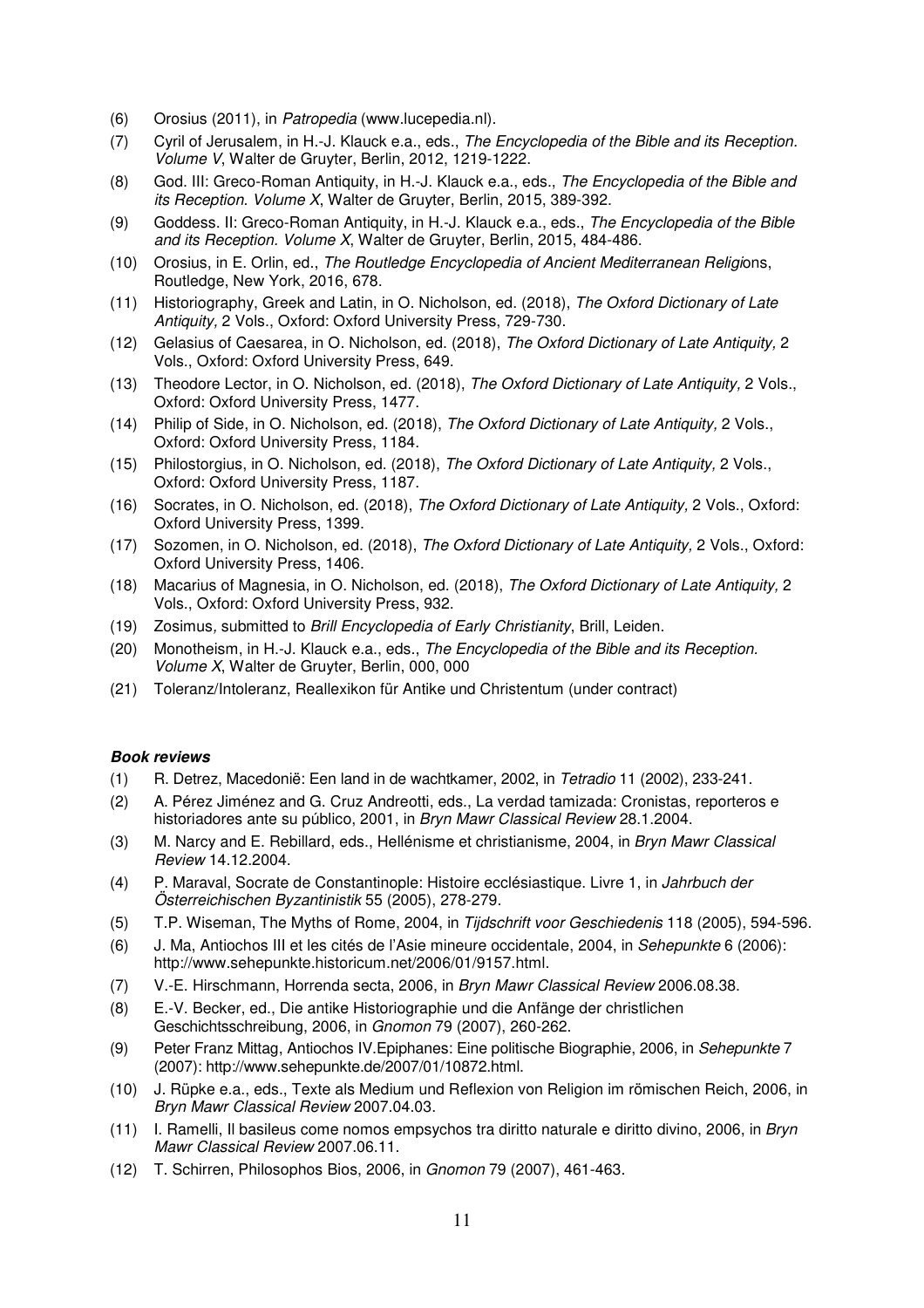- (13) G. Sabbah, Sozomène: Volume III, 2006, in Jahrbuch der Österreichischen Byzantinistik 57 (2007), 383-384.
- (14) T.L.S. Sprigge, The God of Metaphysics, 2006, in Transcendent Philosophy 8 (2007), 198-200.
- (15) P. Blaudeau, Alexandre et Constantinople (451-491): De l'histoire à la géo-ecclésiologie, 2006, in Le Muséon 120 (2007), 231-234.
- (16) G. Sabbah, Sozomène III; A. Martin e.a., Théodoret de Cyr: Histoire ecclésiastique. Tome 1, 2006, in Antiquité tardive 15 (2007), 410-416.
- (17) B. Bleckmann H. Schneider, Eusebius von Caesarea: De vita Constantini, 2007, in Bryn Mawr Classical Review 2008.02.14.
- (18) P. Veyne, Quand notre monde est devenu chrétien (312-394), Paris, 2007, in Antiquité tardive 15 (2007), 389-390.
- (19) K. Rosen, Kaiser Julian, 2006, in Jahrbuch für Antike und Christentum 57 (2007), 232-234.
- (20) S. Swain, Seeing the Face, Seeing the Soul: Polemon's Physiognomy from Classical Antiquity to Mediaeval Islam, 2007, in Journal of Roman Studies 99 (2008), 206-207.
- (21) C. Darbo-Peschanski, L'Historia: Commencements grecs, 2007, in Bryn Mawr Classical Review 2008.11.12.
- (22) B. Edelmann, Religiöse Herrschaftslegitimation in der Antike, in Sehepunkte 11 (2008): http://www.sehepunkte.de/2008/11/13863.html.
- (23) P.-G. Delage, ed., Les Pères de l'Eglise et les ministères, 2008, in Antiquité tardive 16 (2008), 360-362.
- (24) J. Fernández Ubiña e.a., eds., Libertad e intolerancia religiosa en el Imperio romano, in Antiquité tardive 16 (2008), 362-364.
- (25) N. Sinossoglou, Plato and Theodoret, 2007, in Rhizai 6 (2009), 85-89.
- (26) H. Teitler, Julianus, 2008, in Hermeneus 81 (2009), 197-198.
- (27) J.-N. Guinot and F. Richard, eds., Empire chrétien et Eglise aux IVe et Ve siècles: Intégration ou « concordat » ? Le témoignage du Code Théodosien, 2008, in Antiquité tardive 17 (2009), 440-442.
- (28) G. Sabbah, Sozomène, Histoire ecclésiastique: Livres VII-IX, 2008, in Antiquité tardive 17 (2009), 447-448.
- (29) M.S. Williams, Authorised Lives in Early Christian Biography, 2008, in Journal of Hellenic Studies 130 (2009), 231-232.
- (30) E.J. Watts, Riot in Alexandria, 2010, in Bryn Mawr Classical Review 2010.10.13.
- (31) A.Cain N. Lenski, The Power of Religion in Late Antiquity, 2009, in Classical Review 61 (2011), 617-618.
- (32) A.T. Fear, Orosius: Seven Books against the Pagans, 2010, in Bryn Mawr Classical Review 2011.05.36.
- (33) N. Fisher and H. van Wees, eds., Competition in the Ancient World, 2011, in Bryn Mawr Classical Review 2012.03.52.
- (34) W. Bauer, Orthodoxie et hérésie, 2009, in Antiquité tardive 19 (2011), 339-340.
- (35) R. Klein, Zum Verhältnis von Staat und Kirche in der Spätantike, in Antiquité tardive 19 (2011), 346-348.
- (36) L.-M. Günther and S. Plischke, eds., Studien zum hellenistischen Herrscherkult: Verdichtung und Erweiterung von Traditionsgeflechten, 2011, in Bryn Mawr Classical Review 2012.06.30.
- (37) C. Bechtold, Gott und Gestirn als Präsenzformen des toten Kaisers, 2012, in Sehepunkte 15 (2012): http://www.sehepunkte.de/2012/09/21079.html.
- (38) J. Hahn (ed.), Spätantiker Staat und religiöser Konflikt, 2011, in Journal of Roman Studies 103 (2013), 355-356.
- (39) L.T. Johnson, Among the Gentiles: Greco-Roman Religion and Christianity 2011, in Common Knowledge 19 (2013), 389-390.
- (40) W. Mayer –P. Allen, The Churches of Syrian Antioch, 2012, in Journal of Ecclesiastical History 65 (2014), 143.
- (41) R. Pfeilschifter, Die Spätantike: Der Eine Gott und die viele Herrscher, 2014, in Bryn Mawr Classical Review 2014.10.23.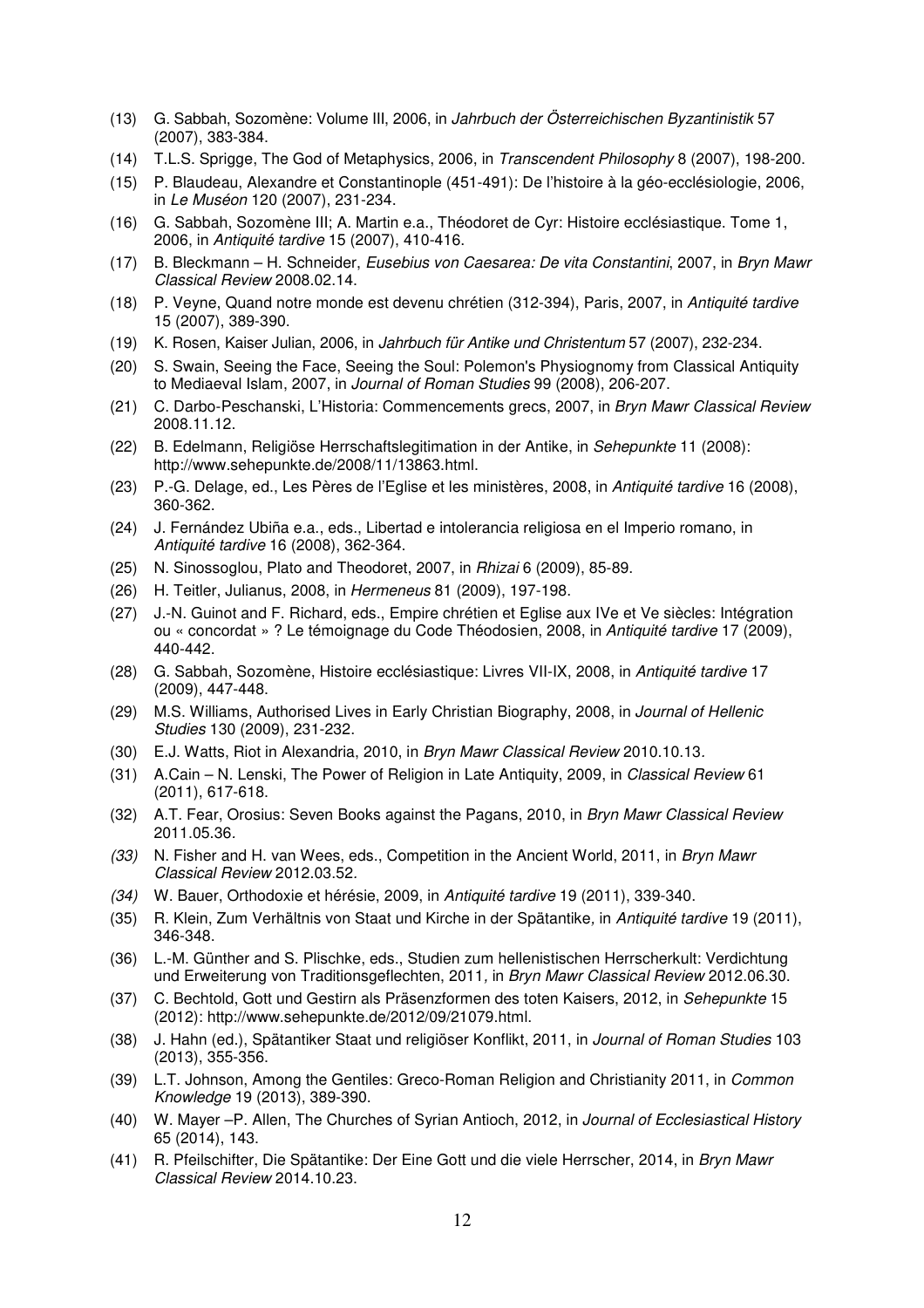- (42) A. Canellis (ed.), La correspondance d'Ambroise de Milan, 2012, in Latomus 75 (2015), 240-  $241$
- (43) R. Ossa-Richardson, The Devil's Tabernacle, 2013, in Antiquité classique 83 (2014), 613-615.
- (44) Reallexicon für Antike und Christentum, Band 24, in Antiquité classique 83 (2014), 308-309.
- (45) R. Jakobi, Asterius, Liber ad Renatum monachum, in Gnomon 87 (2015), 75-76
- (46) A. Kaldellis, Ethnography after Antiquity, 2013, in Byzantion 84 (2014), 524-527.
- (47) A. Collar, Religious Networks in Late Antiquity, 2013, in Classical Review 64 (2014), 224-226.
- (48) A. Fürst e.a., eds., Monotheistische Denkfiguren in der Spätantike, 2014, in Theologische Literaturzeitung 139, 2014, 1457-1459
- (49) R.W. Burgess Michael Kulikowski, Mosaics of Time: The Latin Chronicle Traditions from the First Century BC tot the Sixth century AD. Volume I: A Historical Introduction to the Chronicle Genre from its Origins to the High Middle Ages, 2013, in Latomus 75 (2015), 234-237
- (50) J.M. Prieur, D. Meyer, and B. Bleckmann, Philostorge: Histoire ecclésiastique, in Journal of Ecclesiastical History 66 (2015), 840-841.
- (51) Bitton-Ashkelony and L. Perrone, eds., Between Personal and Institutional Religion: Self, Doctrine, and Practice in Late Antique Eastern Christianity, 2013, in Journal of Ecclesiastical History 66 (2015), 625.
- (52) A. Cameron, Dialoguing in Late Antiquity, in Journal of Hellenic Studies 135 (2015), 296.
- (53) J. Kötter, Zwischen Kaisern und Aposteln: Das Akakianische Schisma (484-519) als kirchlicher Ordnungskonflikt der Spatantike, 2013, in American Historical Review 121 (2016) 304-305
- (54) S. Trovato, Antieroe dai molti volti: Giuliano l'Apostata nel Medioevo bizantino, forthcoming in Byzantion 2016
- (55) Burgess, Richard W. Roman Imperial Chronology and Early-Fourth-Century Historiography: The Regnal Durations of the so-Called "Chronica Urbis Romae" of the "Chronograph of 354.", 2014, Latomus 75, 2016, 772-773.
- (56) Evagre Le Scholastique. Histoire ecclésiastique. Livres IV-VI. Texte grec de l'édition J. Bidez L. Parmentier — Introduction par Guy Sabbah — Annotations par Laurent Angliviel de la Beaumelle (Université de Picardie) et Guy Sabbah (Université Lumière-Lyon II) — Traduction par A.-J. Festugière, o.p., Bernard Grillet et Guy Sabbah (Sources chrétiennes 566), Revue des études augustiniennes 62 (2016), 137-138.
- (57) W. Tabbernee, Early Christianity in Contexts. An Exploration across Cultures and Continents, in Augustiniana 66, 2016, 320-323
- (58) K. Meiling, Afvallige tegen Afvalligen. Julianus de Afvallige. Keuze uit zijn geschriften, 2016, in Tetradio 25, 2016, 294-295.
- (59) C. Berardi, Linee di storiografie ecclesiastica in Sozomeno di Gaza, 2016, in Histos 11, 2017: http://research.ncl.ac.uk/histos/Histos\_CurrentReviews.html
- (60) K. Rosen, Attila, 2016, in Byzantion 87, 2017, 454-455.
- (61) Boeft, J. den, Jan Willem Drijvers, Daniël den Hengst, and H. C. Teitler, eds. Philological and Historical Commentary on Ammianus Marcellinus XXX. Leiden ; Boston: Brill, 2015, in L'Antiquité Classique 86, 2017, 392-393
- (62) J.-M. Kötter, C. Scardino, Gallische Chroniken (Kleine und fragmentarische Historiker der Spätantike G 7 – 8), 2017, Mittellateinisches Jahrbuch 52, 2017, 505-506.
- (63) L.K. Bailey, The religious worlds of the laity in late antique Gaul, 2016, Latomus
- (64) D. MacRae, Legible Religion, 2016, History of Religions
- (65) C. Gastgeber, S Panteghini, eds. Ecclesiastical History and Nikephoros Kallistou Xanthopoulos, 2015, Journal of Ecclesiastical History
- (66) M. Wallraff, J. Stutz, N. Marinides, Gelasius of Caesarea. The Extant fragments, Journal of Ecclesiastical History

## **Publications in non-scholarly journals and varia**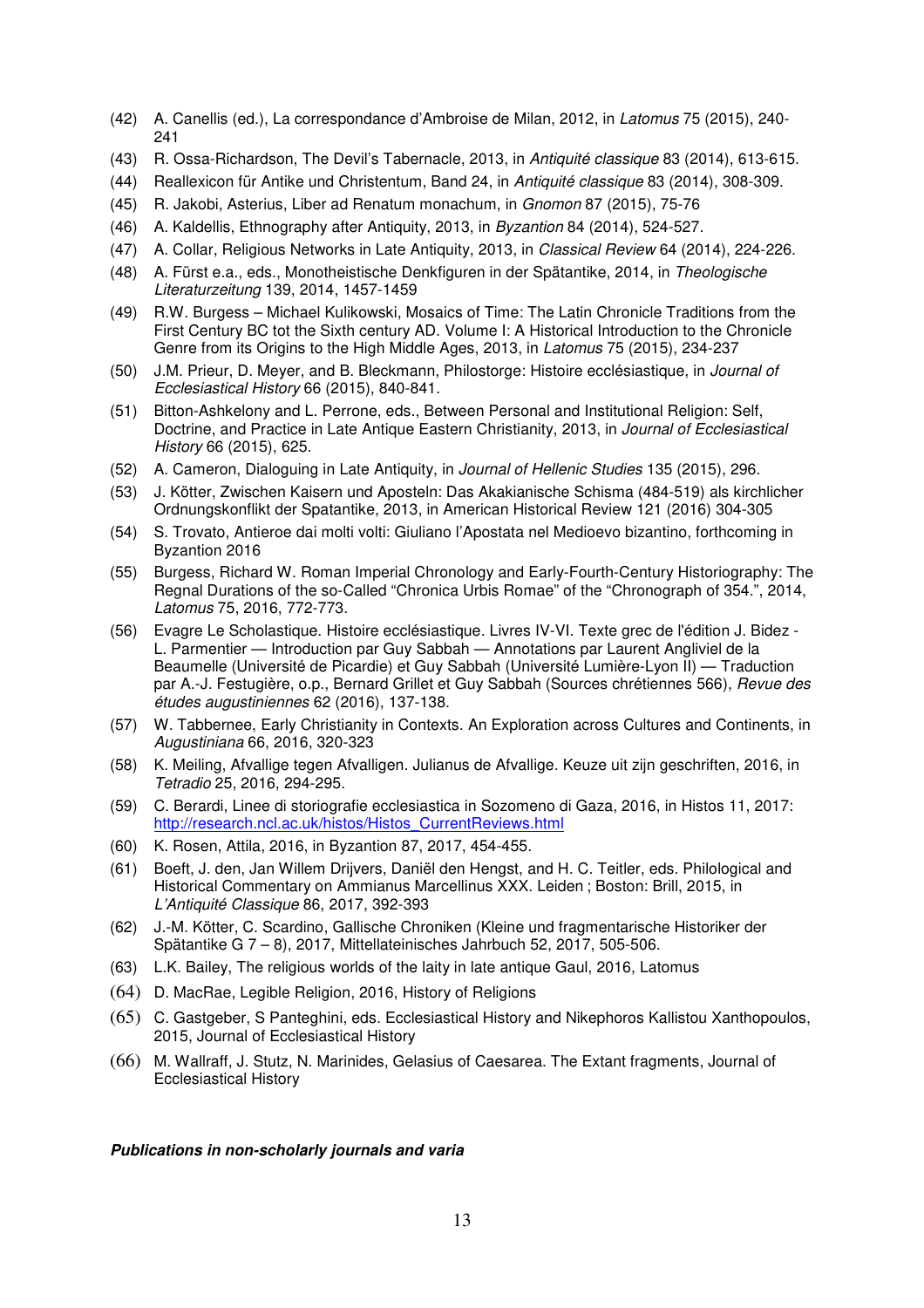- (1) De dood van de Oudheid: De houding van G. Chirico, D. Smith en M. Neri tegenover de antieke beschaving, in J. Touloumakos (ed.), The Survival of the Greco-Roman Antiquity in the European Culture of the Second Half of the Twentieth Century (Literature, Art, Political Thought), Aristotle University of Thessaloniki, Thessaloniki, 2000, pp. 84-101, English summary pp. 101-104.
- (2) Een dynastie van Cleopatra's, Kleio 30 (2001), 59-62.
- (3) Cleopatra als godin, Kleio 30 (2001), 63-65.
- (4) De identiteit van Griekenland, Streven 68.3 (2001), 216-226.
- (5) Socrates van Constantinopel en de antieke christelijke geschiedenisfilosofie, Handelingen van de Koninklijke Zuid-Nederlandse Maatschappij voor Taal-, Letterkunde en Geschiedenis 57 (2004), 187-201.
- (6) Bureaucratische machtshonger, Karakter 12 (2005), 16-18.
- (7) De enige echte keizer: Panegyrieken voor Konstantijn, Hermeneus 79 (2007), 125-130.
- (8) Filosofie, godsdienst en de wijsheid van de ouden: De Iside et Osiride, Hermeneus 80 (2008), 81-84.
- (9) De heupen van Venus, Kunstkrant 1607 (3 november 2010).
- (10) Het tijdperk van de kameel: Arm en rijk in de late Oudheid, Karakter 45 (2014), 25-27.
- (11) Laudatio Roy MacLeod, in Sartoniana 28 (2015), 9-12.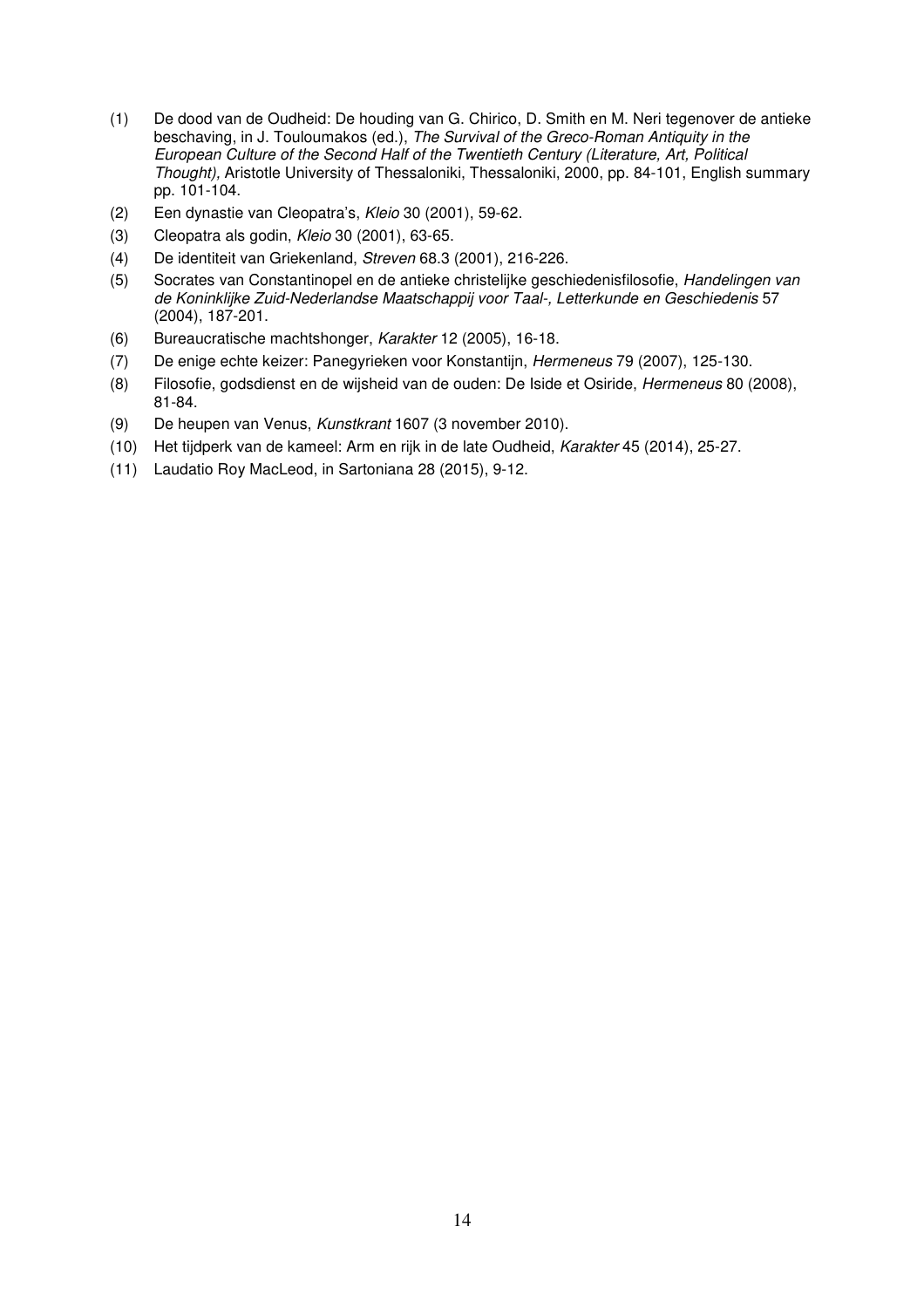#### **Annex 2: List of papers presented at conferences and seminars**

2000: Nederlands Klassiek Verbond, Leuven, 30/3/2000: 'Julianus de Afvallige, keizer en god'

- 2003: University of Leuven Dept of Classical Studies, Postgraduate seminar, 22/2/2003: 'Socrates en Sozomenus'
- 2003: University of Warsaw Institute of Papyrology, 13/11/2003: 'Sozomen and Olympiodorus, or How One Should Read Secular History'
- 2003: Koninklijke Zuid-Nederlandse Maatschappij voor Taal-, Letterkunde en Geschiedenis, Brussels, 22/3/2003: 'Rua de Hunnenkoning als Gog, vorst van Ros: Socrates Scholasticus en de zin van de geschiedenis'
- 2003: 14th International Conference on Patristic Studies, Oxford, 18-23/8/2003: 'Some Remarks on the Historical Method of the Church historian Sozomen: His Chapter on the Finding of the True Cross'
- 2004: XIVth Conference of the Australian Association of Byzantine Studies 'Byzantine Narrative', Melbourne, 13-15/8/2004: 'Mankind's True History: The Church History of Sozomen'
- 2005: Ghent University, Conference 'Rhetoric, Politics, Ethics', 21-23/4/2005: 'The Unstained Rule: Ethics and Rhetoric in Late Antique Panegyric'
- 2005: Jagiellonian University of Cracow Institute of History, 14/4/2005: 'Cosmological and Political Order and Disorder'
- 2005: Zentrum für Geschichte des östlichen Mittelmeerraums, University of Münster, Frühjahrstagung 'Monotheismus und Politik in der Antike', 30/4-1/5/2005: 'Political and Cosmological Order and Disorder'
- 2005: University of Bristol Dpt of Classics, Research seminar, 11/5/2005: 'Three Studies on the Praeparatio Evangelica of Eusebius'
- 2005: University of Exeter Dpt of Classics and Ancient History, Research seminar, 17/5/2005: 'Neither Speaking nor Writing: Mystical Silence as a Rhetorical and Philosophical Tool in Plutarch'
- 2005: Université de Paris XII -Centre Jean Charles Picard, Colloque 'Exil et relégation, les tribulations du sage et du saint dans l'Antiquité romaine et chrétienne (IIe avt-VIe s. ap. J.-C.)', 17- 18/6/2005: 'Arius, Athanase et les autres: Enjeux juridiques et politiques du retour d'exil'
- 2005: Trinity College Dublin Centre for the Study of the Platonic Tradition, Conference 'Plutarch's Philosophical Tactics: Plutarch on Oral and Written Speech', 29/6-1/7/2005: 'Neither Speaking nor Writing: Mystical Silence as a Philosophical and Rhetorical Tool in Plutarch'
- 2005: Deuxième Colloque de Patristique 'Les Pères de l'Église et la voix des pauvres', La Rochelle, 2- 4/9/2005: 'Le plus beau vêtement pour un empereur: Liberalitas et caritas dans les panégyriques de l'Antiquité tardive'
- 2005: University of Leuven, Late Antique Archaeology Conference 'The Archaeology of Late Antique Paganism', 25-26/11/2005: 'Eusebius of Caesarea and the Concept of Paganism'
- 2006: University of Liverpool, Portus seminar, 14/02/2006: 'Varro's Divine Antiquities: Roman Religion as an Image of Truth'
- 2006: Association belge des Études byzantines, Leuven, 6/5/2006: 'Isolement et apocalypse: Philostorge sous Théodose II'
- 2006: University of Strasbourg, Colloque 'Philostorge', 18-20/6/2006: 'Isolement et apocalypse: Philostorge sous Théodose II'
- 2006: University of Exeter, Conference 'Pagan Monotheism in the Roman Empire (1-4th century A.D.)', 17-20/7/2006: 'Pagan Monotheism as a Religious Phenomenon'
- 2006: Jagiellonian University of Cracow, Conference 'Continuity and Change: Late Antique Historiography between Order and Disorder', 13-14/9/2006: 'The Late Antique State and "Mirror Rituals": Procopius of Caesarea on Riots'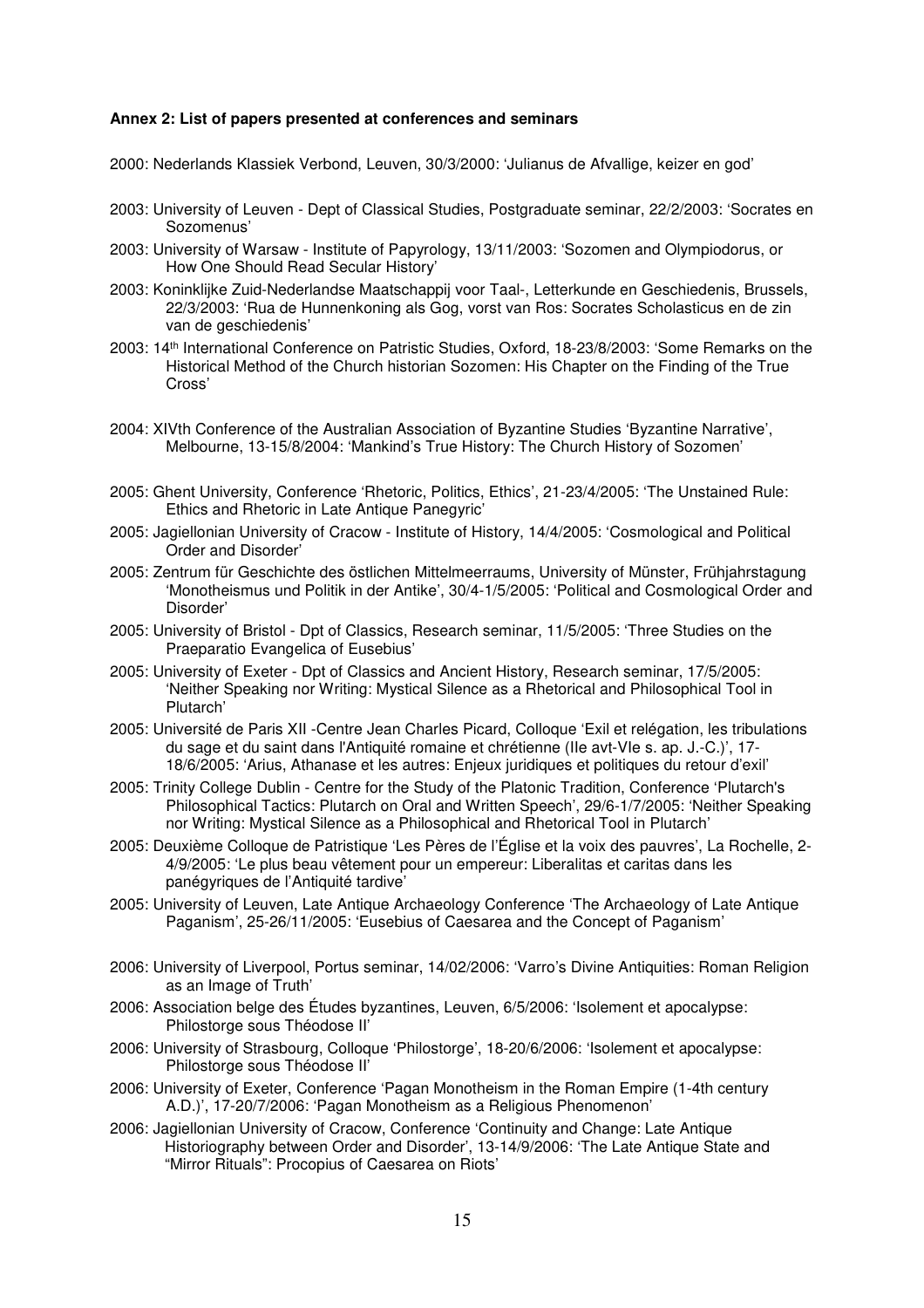- 2007: University of Kent Darwin College, Conference 'Lucian and His Time: A Conference on Lucian's Works, their Context and Impact', 24-25/3/2007: 'Religion versus Philosophy in the Icaromenippus: Lucian's Paradox'
- 2007: Edinburgh University, Conference 'Constantinople in Late Antiquity', 11-12/5/2007: 'Between Hippodrome and Church: Ritual Communication in Constantinople under the Theodosian Dynasty'
- 2007: University of Manchester, Conference 'Universal Historiography in Greek and Roman Antiquity and Beyond', 20-21/6/2007: 'Historiographical Tradition as Universal History in Late Antiquity'
- 2007: University of Leuven, Expert seminar, 3-5/9/2007: 'The Church Fathers and Catholic Social Thought'(invited expert)
- 2008: University of Leuven, Symposium 'Episcopal Elections in Late Antiquity', 9/4/2008: 'Towards a Sociology of Episcopal Succession (Constantinople, 4-5 c. A.D.)'
- 2008: Classical Association Lecture, Exeter, 13/5/2008: 'Pagan Monotheism in the Roman Empire'.
- 2008: University of Heidelberg, Conference 'Ritual Dynamics and the Science of Ritual', 29/9- 2/10/2008: 'The Later Roman Empire as a Ritualised Society'
- 2008: University of Oldenburg, Research seminar, 18/12/2008: 'Ritual Communication in Late Antiquity'
- 2009: University of Cardiff: Symposium 'Late Antique Historiography': 21/1/2009: 'Procopius on Past and Present'
- 2009: University of Aachen, Conference 'Zwischen Ideal und Wirklichkeit: Herrschaft auf Sizilien von der Antike bis zur Frühen Neuzeit': 13-15/2/2009: 'Episcopal Succession in Late Antique Sicily'
- 2009: University of Indiana, Bloomington, Conference 'Shifting Cultural Frontiers in Late Antiquity': 2-5 April 2009: 'Late Antique Historiography between Fragmentation and Integration'
- 2009: Quatrième Colloque de Patristique, 'Dessiner la communion: Dissidence, exclusion et réintégration dans les communautés chrétiennes du IIe au VIe siècle', La Rochelle, 25- 27/9/2009: 'Le schisme chrysostomien à Constantinople: Résistance et réintégration'
- 2009: NKV-Oost-Vlaanderen, Ghent, 21/10/2009: 'Heidens monotheisme: Antieke en moderne perspectieven'
- 2009: University of Leuven, Conference 'Episcopal Succession in Late Antiquity (250-600 A.D.)', 26- 28/10/2009: 'On Rules'
- 2009: University of Sevilla: Conference 'Plutarco transmisor', 11-14/11/2009: 'Plutarch and Sixth-Century Antiquarianism'
- 2010: Annual meeting of the American Philological Association, Anaheim, 5-9/1/2010: 'Episcopal Succession in Constantinople (379-457 A.D.): Elites, Patronage, and Power'
- 2010: Ghent University: Colloquium 'Religie en staat in de Oudheid', 10/2/2010: 'De wolf en het lam: Religieuze intolerantie in de Late Oudheid'.
- 2010: University of Oxford, Late Roman Seminar, 11/3/2010: 'Orosius and the Rhetoric of History'.
- 2010: Classical Association Annual Conference, Cardiff, 7-10/4/2010: 'Riots and Acclamations: Ritual Communication in Late Antiquity'
- 2010: University of Heidelberg, workshop 'Die rituelle Konstruktion städtischer Identität: Feste in Spätantike und Mittelalter', 7/5/2010: 'Festivals, Crowds, and Social Tension in Late Antiquity'
- 2010: Ghent University and University of Leuven, Symposium 'Oud maar niet out: Denken en doen met de Oudheid vandaag', 8/5/2010: 'Pluralisme, tolerantie, en de liberale staat: Twijfelen met Augustinus''
- 2010: University of St. Andrews, Workshop 'Belief in Ancient Religion', 2-3/7/2010: 'A Fragile Synthesis: Philosophy and Traditional Religion in the Post-Hellenistic Period'
- 2010: Kunstkring Tessenderlo, 22/10/2010: 'Beelden en hun gevaren'
- 2010: University of Sevilla, Conference 'Quellenforschung and the Study of Ancient Historical Writing: Contributions to a Reappraisal', 8-9/11/2010: 'The Quest for the Original: Living Texts and Late Antique Historiography'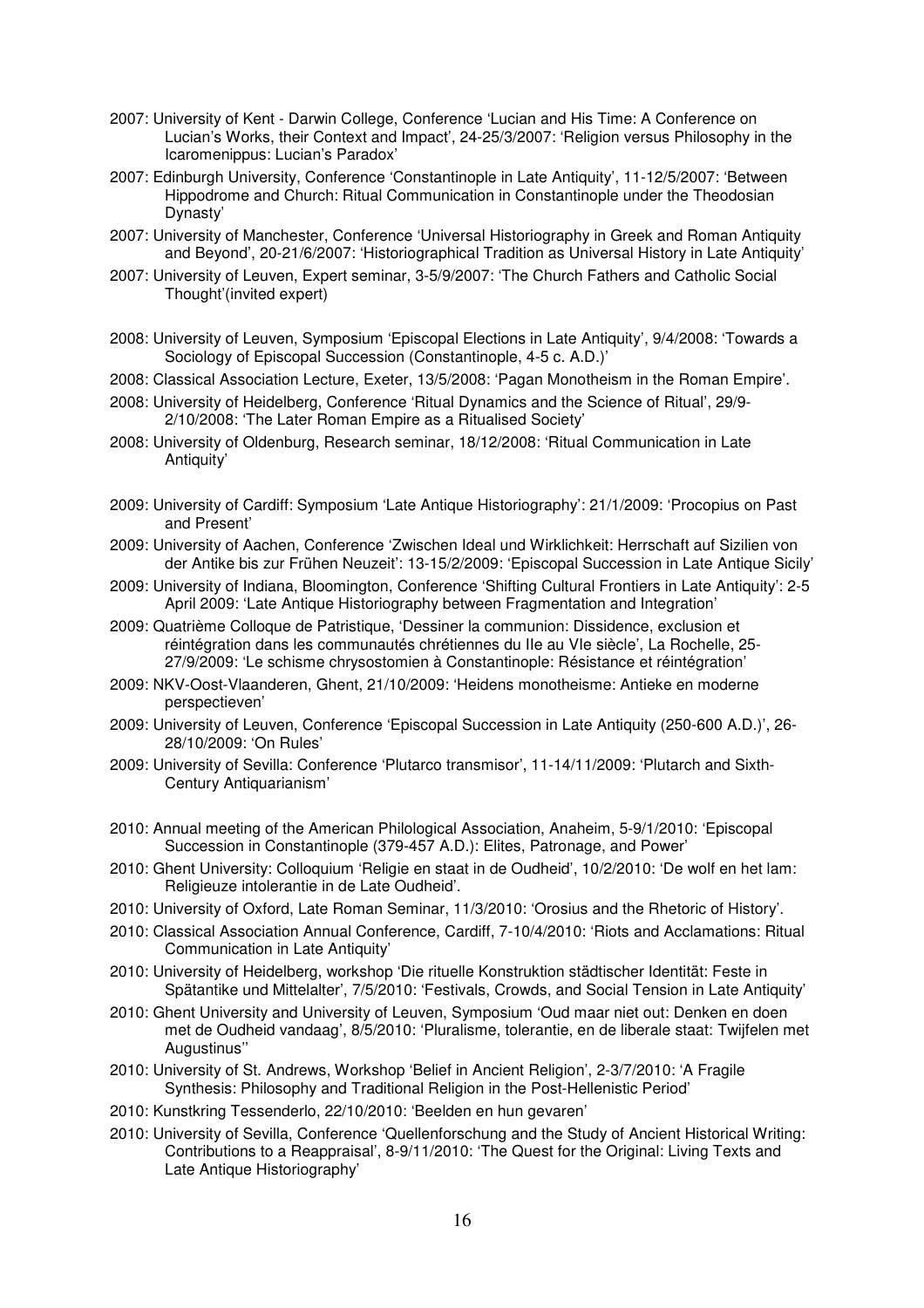- 2010: Society for Biblical Literature Eusebius panel, Atlanta, 20-24/11/2010: 'Images of Truth in the Life of Constantine'
- 2010: Stedelijke Leuvense Akademie voor Kunsten, Leuven, 16/12/2010: 'Het ware beeld'
- 2011: University of Erfurt, Research Seminar, 9/2/2010 : 'Severus von Antiochien, die 'ausgewählten Briefe' und das spätantike Kirchenrecht'
- 2011: University of Exeter, Research seminar, 10/3/2011: 'Galen, Divination, and the Status of Medicine.'
- 2011: Nederlands Klassiek Verbond, Leuven, 22/3/2011: 'De eeuwige terugkeer van de apocalyps: Van klimaatverandering tot Mohammed.'
- 2011: University of Cambridge, Conference 'Theodosius II and the Making of Late Antiquity', 23- 24/3/2011: 'Olympiodorus, the Court Historian'
- 2011: University of Zürich, Zürcher Ausspracheabende für Rechtsgeschichte, 28-30/3/2011: 'Severus von Antiochien, die 'ausgewählten Briefe' und das spätantike Kirchenrecht'
- 2011: Free University of Brussels, Ringvorlesung, 31/3/2011: 'Four Empires but Not Yet a Funeral: Making Sense of the Present in Orosius'
- 2011: University of Angers, Research seminar, 13/4/2011: 'La pétition publique dans l'empire romain (300-600 apr. J.-C.)'
- 2011: Free University of Berlin, Conference 'Die Spätantike und das Literarische: Reflexionen über Literatur in einem Zeitalter des Wandels', 4-6/5/2011: 'History and Novel: Blurred Visions.'
- 2011: University of Leuven, Guest lecture, 13/5/2011: 'Monotheisme, heidens, christelijk, en modern'
- 2011: Pennsylvania State University, IXth Shifting Frontiers Conference, 22-25/6/2011: 'Public Petitions and the Late Antique State'
- 2011: XVIth International Conference on Patristic Studies, University of Oxford, 8-12/8/2011: organisation of panel 'Ecclesiastical Historiography in the Sixth Century' and paper 'The Politics of Periodisation'
- 2011: Academia Belgica, Rome, 'Ministerium sermonis: An International Colloquium on Augustine's Sermons on the New Testament and Their Reception', 15-17/9/2011: 'Petitioning God'
- 2011: Stichting voor oudchristelijke Studieën, Colloquium 'Geweld in het oude christendom: Slachtoffers en daders', Kampen, 7-8/10/2011: 'Geweld, staat en kerk in de late Oudheid'
- 2011: Laboratoire d'études des monothéismes (UMR 8584, CNRS), Paris: 15/12/2012: 'Au delà des polarités: Monothéisme païen, religion gréco-romaine et christianisme'
- 2011: Orde van de Prince, Antwerpen, 19/12/2012: 'De eeuwige terugkeer van de Apocalyps'
- 2012: Free University of Brussels, Conference 'Religious Practices and the Christianisation of the Late Antique City', 19-21//2012: 'Geographies of Meaning in Late Antique Cities'
- 2012: University of Heidelberg, Forschungskolloquium 'Antike Religion', 26/4/2012: 'Religious Debates in Late Antiquity'
- 2012: University of Münster, Forschungsseminar, 9/5/2012: 'The End of Competition? Religious Disputations in Late Antiquity'
- 2012 : University of Angers, Colloque 'Historiographie et transmission des savoirs', 31/5-1/6/2012: 'Conclusions'
- 2012: University of Oxford, Ancient Philosophy Seminar, 6/6/2012: 'Beyond Language and God: Causality in Ancient Historiography'
- 2012: University of Heidelberg, Forschungsseminar Alte Geschichte, 27/7/2012: ' "Performing Values": Rituale in der Spätantike'
- 2012: University of Bern and University of Göttingen, Sommerwerkstatt 'Ratio Religionis': 23- 25/8/2012: 'Göttliche und menschliche Hierarchie in Dio Chrysostomus'
- 2012: Lichtenberg-Kolleg Göttingen, 6/11/2012: 'Performing Values in Late Antiquity'
- 2012: University of Göttingen, Colloquium 'Antikenrezeption 2012 n. Chr.', 9/11/2012: ': Sind die Mazedonier Griechen? Über Forschungsgeschichte und Nationalismus'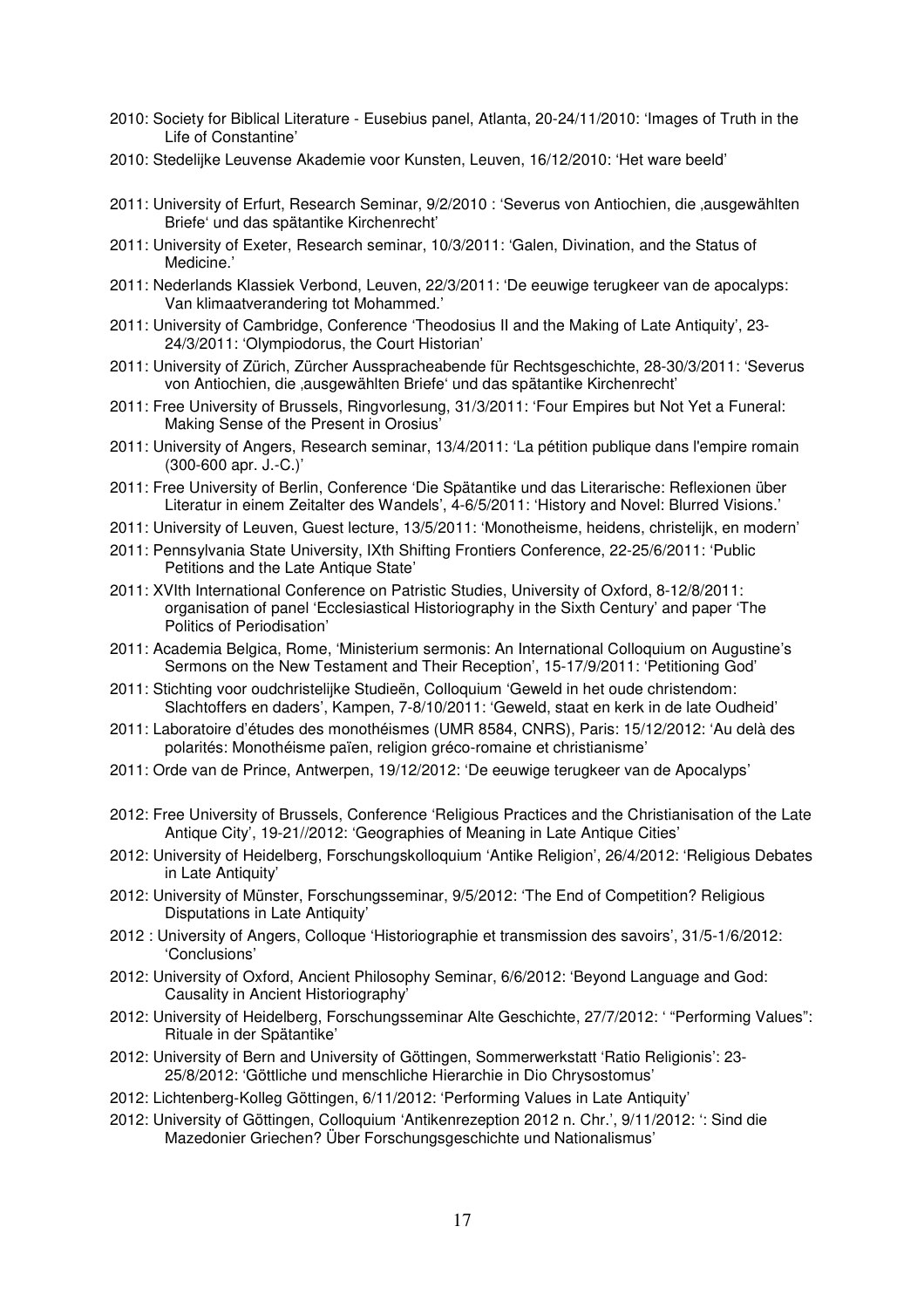- 2013: University of California, San Diego, Workshop 'Free Speech and Self-Censorship in Late Antiquity', 7/2/2013: 'Performing Parrhesia: Hierarchy and Morality in Late Antiquity'.
- 2013: University of Antwerp, Studiedag Lerarenopleiding 'De Balkan, geprangd tussen Oost en West', 23/2/2013: 'Zijn de Macedoniërs Grieken? Over nationalisme en geschiedenis'
- 2013: University of Louvain, Séminaire 'Epistémologie des sciences de l'Antiquité', 29/3/3013: 'Plus de science, moins de société? Sur une crise prétendue des sciences de l'Antiquité'
- 2013: École pratique des Hautes Études, Paris, April 2013: 'Tolérance et violence religieuse durant l'Antiquité tardive' (4 lectures)
- 2013: Princeton University, Conference 'Historiographies of Identity: The Social Function of History from Classical Antiquity to the Middle Ages', 25-27/5/2013: 'The Many and the One: Communities and Ecclesiastical Histories in the Age of Theodosius II.'
- 2013: Aristotle University Thessaloniki, Conference 'Knowing Future Time in and through Greek Historiography', 7-9/6/2013: 'No Light from the Future: The Impenetrable Present in Christian Historiography'
- 2013: Lichtenberg-Kolleg, Göttingen, Conference 'Representing Violence: History, Politics and Theory',10 and 18/6/2013: 'The Blood Spilled before Altars: Ancient Mirrors and Modern Masks'.
- 2013: Lichtenberg-Kolleg, Göttingen, Conference 'Religion and Education in Late Antiquity', 13- 15/6/2013: 'The Quest for the Right Argument: Disputations and Late Ancient Education'
- 2013: University of Düsseldorf, Colloquium 'Julian', 20-21/6/2013: 'Die christliche Rezeption Julians'
- 2013: University of Tübingen, Seminar für Alte Geschichte, 10/7/2013: 'Die Bedeutung von Gewalt: Rufinus über die Zerstörung des Serapeions'
- 2013: University of Zürich, Conference 'Verdichtung oder Vernichtung? Entwickelungen und Strategien im Umgang mit der Komplexität von Wissen in Spätantike und Frühmittelalter', 19- 21/9/2013: 'Geschichtsschreibung im Umbruch: Kanonisieren, Exzerpieren, Kontinuieren'
- 2013: University of Munich, Conference 'Images of the One God: The Rhetoric of the Image in Late Antique Roman Representations of a Monotheistic God', 26-28/9/2013: 'There's Always the Sun: Monotheism and Antiquarianism in Macrobius' Saturnalia'
- 2013: KULAK, Navorming Lerarenopleiding, 12/10/2013: 'Megalexandros in de Griekse verbeelding'
- 2013: University of Canterbury, International collaboration 'Multidisciplinary Approaches to Late Antiquity', 25/10/2013: 'Research in Ghent'
- 2013: Koninklijke Zuid-Nederlandse Maatschappij voor Taal, Letterkunde en Geschiedenis, Plenary lecture, 26/10/2013: 'Breuk of continuiteit? De laat-antieke geschiedschrijving'
- 2013: Roman Society Research Center and Université de Lille, Workshop 'Monde romain et culture politique', Ghent, 8/11/2013: 'Sophron mania: Les foules tardo-antiques en tant qu'acteurs moraux'
- 2013: University of Frankfurt, Forschungscolloquium Altertumswissenschaften, 11/11/2013: 'Die Bedeutung von Gewalt in der Spätantike: Rufinus über die Zerstörung des Serapeions und Severus über die Bekehrung der Juden'
- 2013: Sociaal-cultureel planbureau, Den Haag, 29/11/2013: 'Valoriseren` van historische kennis? Het belang van het vergelijken van appels en peren' (invited expert)
- 2013: University of Cologne, Forschungsseminar Alte Geschichte, 5/12/2013: 'Jordanes und die Exil-Italiener in Konstantinopel: Spurensuche in den Romana und Getica'
- 2014; University of Konstanz, Forschungskolloquium, 11/2/2014: 'Autorität und Konflikt in Dionysius von Tell-Mahre'
- 2014: King's College London, Conference 'Patterns of Argumentation in Late Antique and Early Islamic Disputations', 20-22/2/2014: 'Authority and Conflict in the History of Dionysius of Tell-Mahre'
- 2014: Free University of Brussels, Colloquium 'Relevante klassieken', 27/2/2014: 'Arm en rijk: Twijfelen met Augustinus'
- 2014: CRASIS, Groningen, 17/3/2014: 'Breuk of continuiteit? De laat-antieke geschiedschrijving'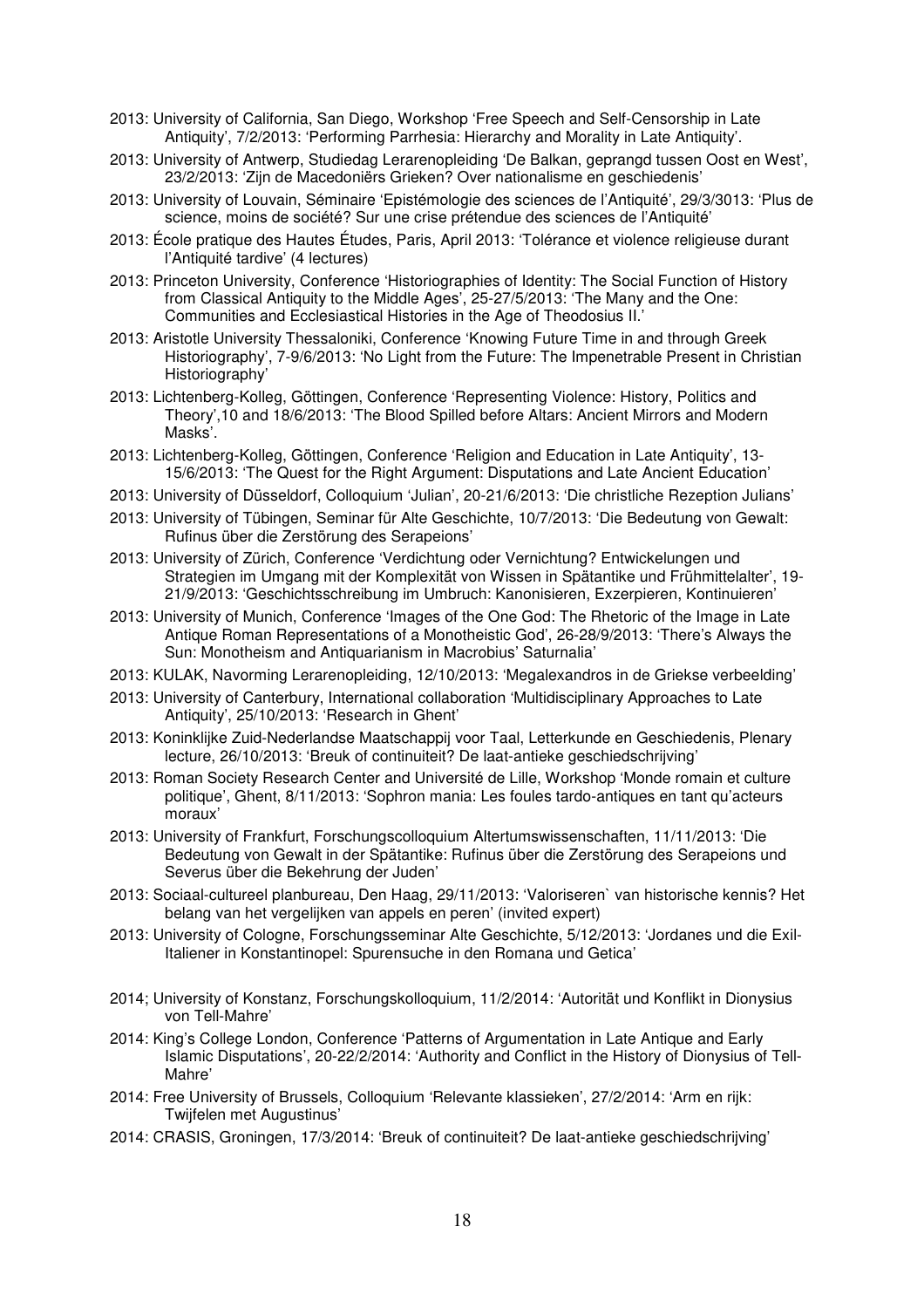- 2014: University of Cambridge, Conference 'Ancient and Medieval Disputations between Jews and Christians: Fiction and Reality', 2-3/4/2014: 'Gluing a Potsherd Together: The Argument of The Dialogue of Timothy and Aquila'
- 2014: Laboratoire de l'étude des monothéismes, Paris, 8/4/2014: 'Retour sur le monothéisme païen'
- 2014: Central European University, Budapest, 15/5/2014: 'Jordanes and the Exiled Italians in Constantinople: Traces of Interaction in the Romana and the Getica'
- 2014: University of Oxford, Conference '"… But How Shall We Converse?" Dialogue and Debate from Late Antiquity to Late Byzantium, 4-5/7/2014: 'The Trophies of Damascus and the Bonwetsch Dialogue: Reflections on Debates and Dialogues in the Seventh Century'
- 2014: Academia Belgica, Colloquium 'Renovatio, innovatio, absentia imperii', Brussels, 11-13/9/2014: 'Constructing the Roman Empire in a Post-Imperial Historiography'
- 2014: University of St Andrews, Conference 'Social and Intellectual authority under Constantius II', 20/9/2014: 'Writing History in the Reign of Constantius II' (keynote lecture)
- 2014: University of Mainz, Conference 'Late Mediterranean Society According to Procopius of Caesarea', 11-13/12/2014: 'The Worl(d)s of Procopius' (keynote lecture)
- 2015: Munich, Seminar für Alte Geschichte, Colloquium 'A Companion to Julian', 16-17/4/2015: 'The Christian Reception of Julian'
- 2015: University of Exeter, Conference 'Rhetoric and Religious Identity', 25-27/4/2015: 'What happened after Eusebius? Chronicles and identities'
- 2015: University of Düsseldorf, Historia Augusta Colloquium XIII 'Die Historia Augusta und die fragmentarisch erhaltenen Historiker der spätantik-frühbyzantinischen Zeit', 14-16/5/2015: 'The Highs and Lows of Biography'
- 2015: University of Heidelberg, Conference 'The sources of Johannes Malalas', 18-19/6/2015: 'Malalas and the chronicle tradition, again'
- 2015: XVIIth International Patristics Conference, Oxford, 10-14/8/2015: 'Time, Language, and Understanding: How do Christians Write History?' (plenary lecture)
- 2015: Griekenlandcentrum, Ghent, 28.10.2015: 'Waar zijn de goden naartoe? Over monotheisme, henotheisme en andere 'theismen' in de Grieks-Romeinse wereld'
- 2015: University of Nantes, Conference 'Les historiens grecs à l'état fragmentaire dans l'Antiquité tardive', 20/11/2015: 'Considérations sur l'historien anonyme homéen'
- 2016: University of Göttingen, Workshop 'Philo: De migratione Abrahami', 26-27/2/2016: 'De Migratione Abrahami als eine Exilschrift'
- 2016: Ghent University, conference, Antiquarianism in Late Antiquity, 19-21/5/2016: 'Antiquarianism: whose past? which historiography?'
- 2016: Georg-August-Universität Göttingen, 26-27/5/2016: Eröffnungssymposium SFB 1136 Bildung und Religion: Respondent
- 2016: Max-Weber-Kolleg, Universität Erfurt, 30/5: 'What happened after Eusebius? Chronicles and religious identities in the long fourth century'
- 2016: Munich, 17-18.6.2016: Ammianus Marcellinus, a workshop: 'Jordanes, an early reader of Ammianus' (with L. Van Hoof)
- 2016: University of Notre Dame, Rome: Conference Cambridge World History of Violence, 20- 22/6/2016: 'Religious Violence in Late Antiquity'
- 2016: UCL, London, 18-19.8.2016: Conference Reconciling Ancient and Modern Philosophies of History and Historiography: Language, reality, signs: a late antique Christian 'régime de représentation'.
- 2016: Leuven, 7-9 November, Conference John Chrysostom & Severian of Gabala: Homilists, Exegetes & Theologians: 'Smoke and mirrors. Narrating the conflict between John Chrysostom and Severianus of Gabala'
- 2017: Oxford, 31 May: 'Speaking out: proper and improper parrhesia in the fourth century'
- 2017: Ghent, 18-19 September: Conference Rhetoric and Historiography in Late Antiquity: 'The Procopian shift. Rhetoric, epic and history in late ancient Greek historiography'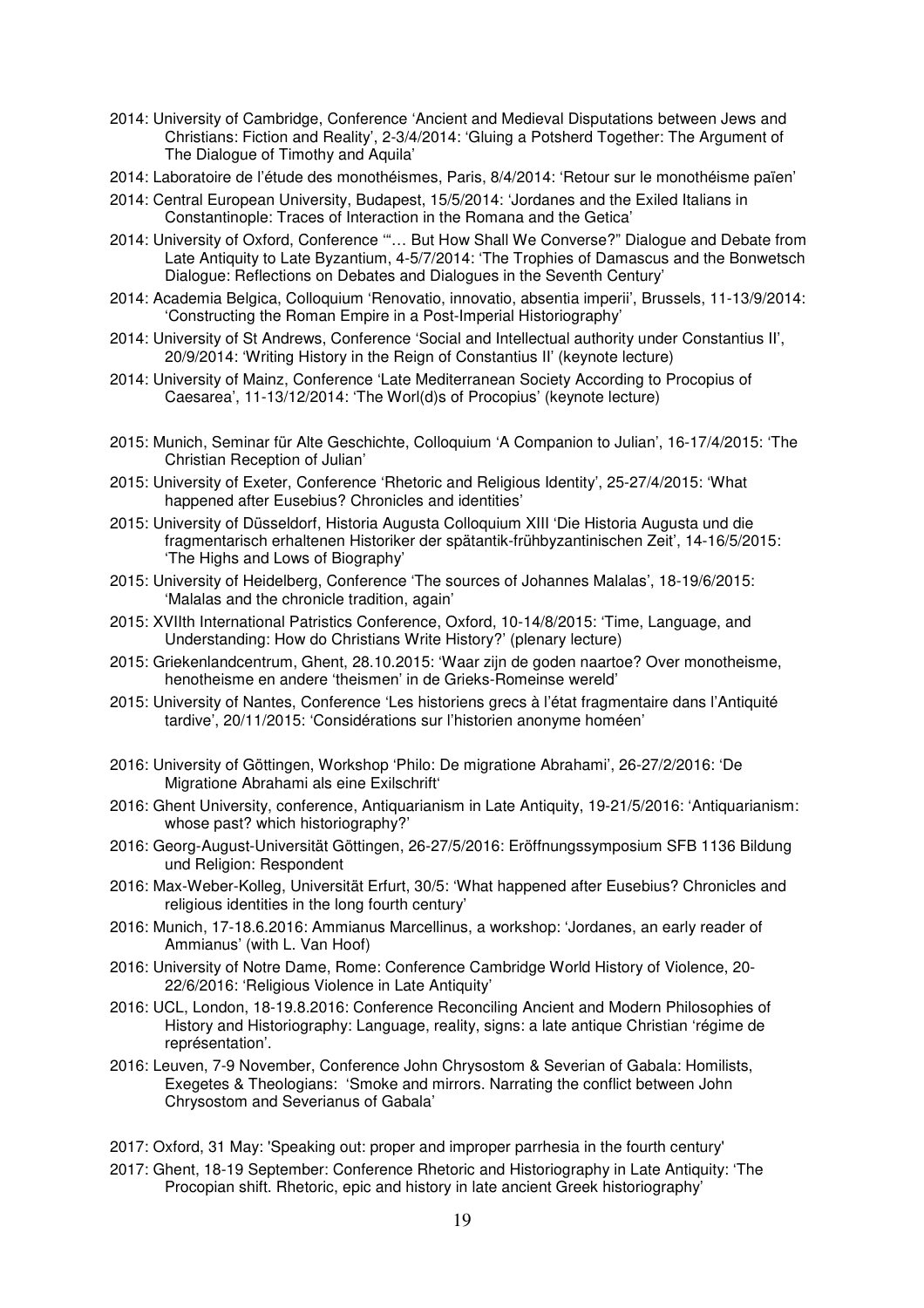- 2017: Montréal and Ottawa, 28-30 September 2017: Conference Religious Violence in Antiquity: A Religious Studies Approach across the longue durée: 'Coercion in Late Antiquity: an intellectual history'
- 2018: Edinburgh, 23.2.2018: A History of Later Latin Literature: 'Historiography'.
- 2018: Lille, 13.4.2018: Séminaire EPIRE: Tolérance/Intolérance: 'Penser la tolérance durant l'Antiquité tardive' (book presentation)
- 2018: Rome, 29-30.11.2018: Civic Identity and Civic Participation in Late Antiquity and the Early Middle Ages': 'Becoming the people. Popular participation in Late Antiquity'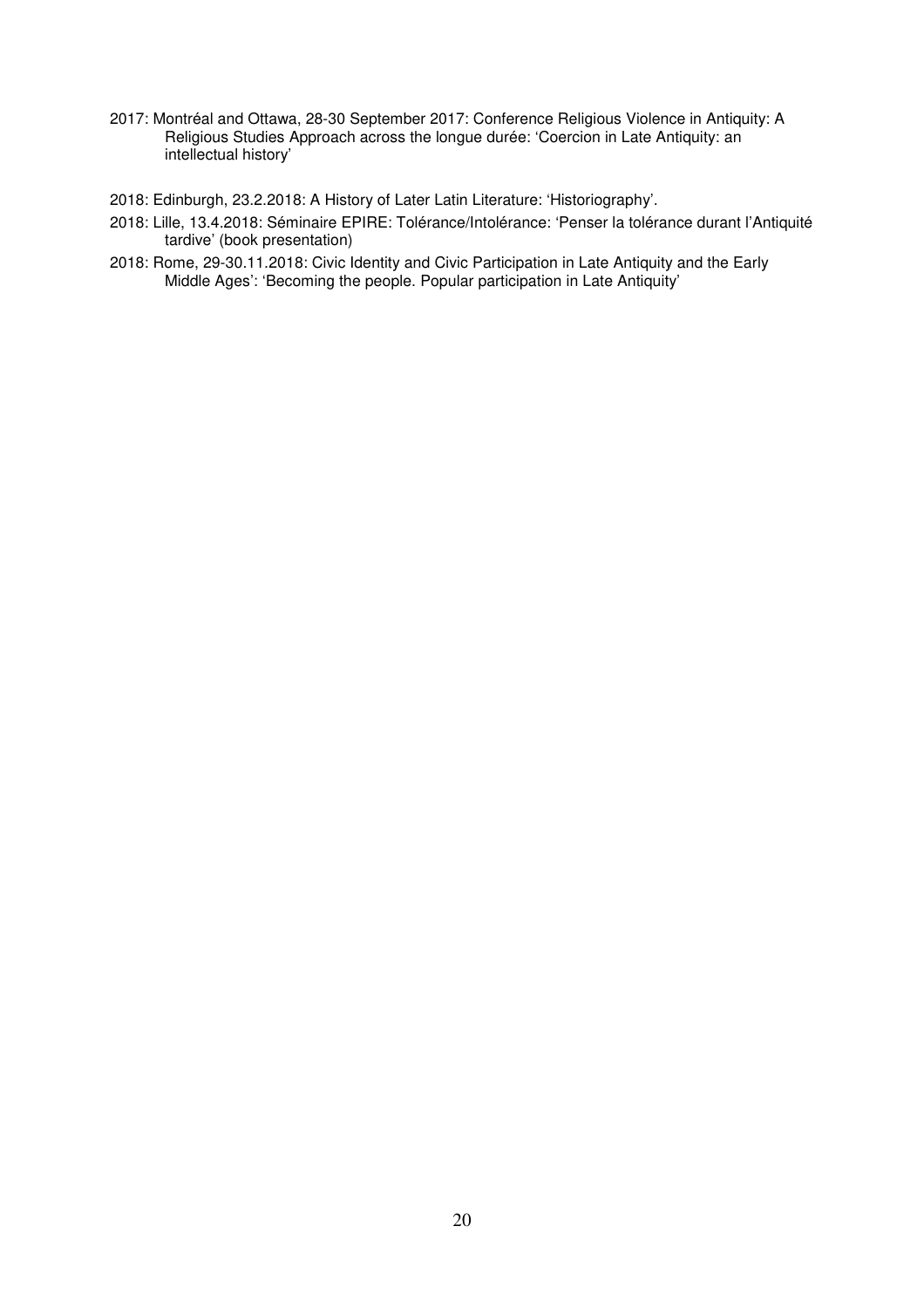Annex 3: List of research supervisions and examinations

## **Supervision of M.A. dissertations**

Ca. 4 students per year since 2008

## **Supervision of Ph.D. students**

First supervisor:

- 2010-2014: A. Hilkens, The Syriac Chronicle of 1234 and its Sources (8.5.2014)
- 2012-2016: E. Delacenserie, L' 'Histoire ecclésiastique' de Socrate de Constantinople: banque de données et autorité historiographiques pour la création d'oeuvres originales au VIe s. (Théodore le Lecteur, Cassiodore, la première version arménienne) (joint degree with Université d'Angers) (9.9.2016)
- 2010-2017: A. Meert, Positive Atheism in Antiquity: A Social and Philosophical Analysis (15.3.2017).
- 2013-2018: L. Focanti, The Fragments of Late Antique Patria (joint degree with Groningen University) (17.5.2018)
- 2013-2018: R. Praet, From Rome to Constantinople: Antiquarian Echoes of Cultural Trauma in the Sixth Century. (joint degree with Groningen University) (17.5.2018)
- 2013-2018: P. Manafis, Collections of Historical Excerpts. Accumulation, Selection, and Transmission of History in Byzantium (24.5.2018)
- 2013-2018: M. Mazzola, The Ecclesiastical Chronicle of Barhebraeus (joint degree with EPHE, Paris, Prof. Muriel Debié), co-supervisor M. Conterno
- 2013-: M. Vandenberghe, The Jewish Revolt: A Socio-Anthropological Study of its Causes (joint degree with Groningen University)
- 2015-2018: M. O'Farrell, Legendary Biography in Late Antiquity (joint degree with Macquarie University, Australia)
- 2016-: M. Antoniazzi, Les historiens de l'Eglise et le monachisme, co-supervisor M. Conterno (Joint degree with Université d'Angers).
- 2017-: Rebecca Debeerst, Socio-economic analysis of Syrian monasteries

Second Supervisor:

• 2012-2017: R. Meesters, The Afterlife of John Klimax in Byzantine Book Epigrams: Edition, Translation and Commentary of Two Poetic Cycles (supervisor K. Demoen), Ghent (12.6.2017)

## **Examination of Ph.D. theses**

- 2006: Internal examiner of P. Tilden, Religious Intolerance in the Later Roman Empire: The Evidence of the Theodosian Code, University of Exeter, Dpt of Classics and Ancient History, 22/11/2006
- 2007: Internal examiner of P. Scade, Stoicism and Plato: Fundamental Principles, University of Exeter, Dpt of Classics and Ancient History, 2/4/2007
- 2007: External examiner of Giorgio Scrofani, Hos lachana chortou: Purezza e purificazione nella riforma religiosa di Flavio Claudio Giuliano (361-363 d.C.), Pisa, Scuola normale superiore, 13/12/2007
- 2009: External examiner of B. Matz, Patristic Social Thought and Contemporary Christian Social Thought: Some Hermeneutical Models for a Dialogue, K.U.Leuven, Faculty of Theology, 8/9/2009
- 2009: External examiner of A. Meeus, Diodorus Book XVIII: A Commentary, K.U.Leuven, Dpt of History, 16/12/2009
- 2013: External Examiner of N. Banner, The Power of Silence: Philosophical Silence in Plotinus, University of Exeter, Dpt of Classics and Ancient History, 24/6/2013
- 2014: Internal Examiner of L. Vandevoorde, From Mouse to Millionaire. ...Augustales in imperial Italy and Gaul, Ghent University, Dpt of History, 5/5/2014
- 2015: Internal Examiner of J. Verwaal, Machtscentrum. Betekenis en functie van het word Bamah in de Hebreeuwse Bijbel, Ghent University, Dpt of Languages and Cultures, 26/6/2015